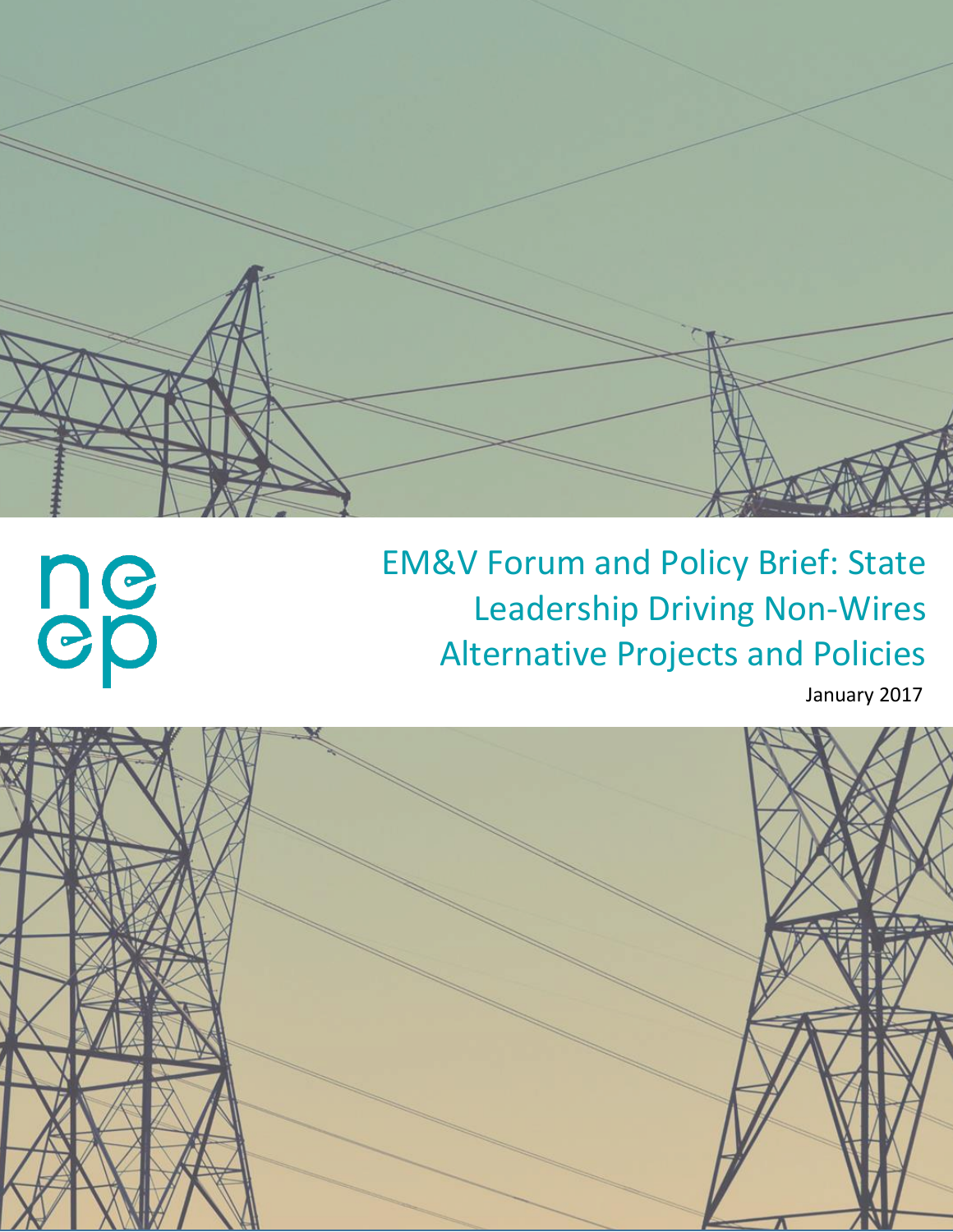# **Table of Contents**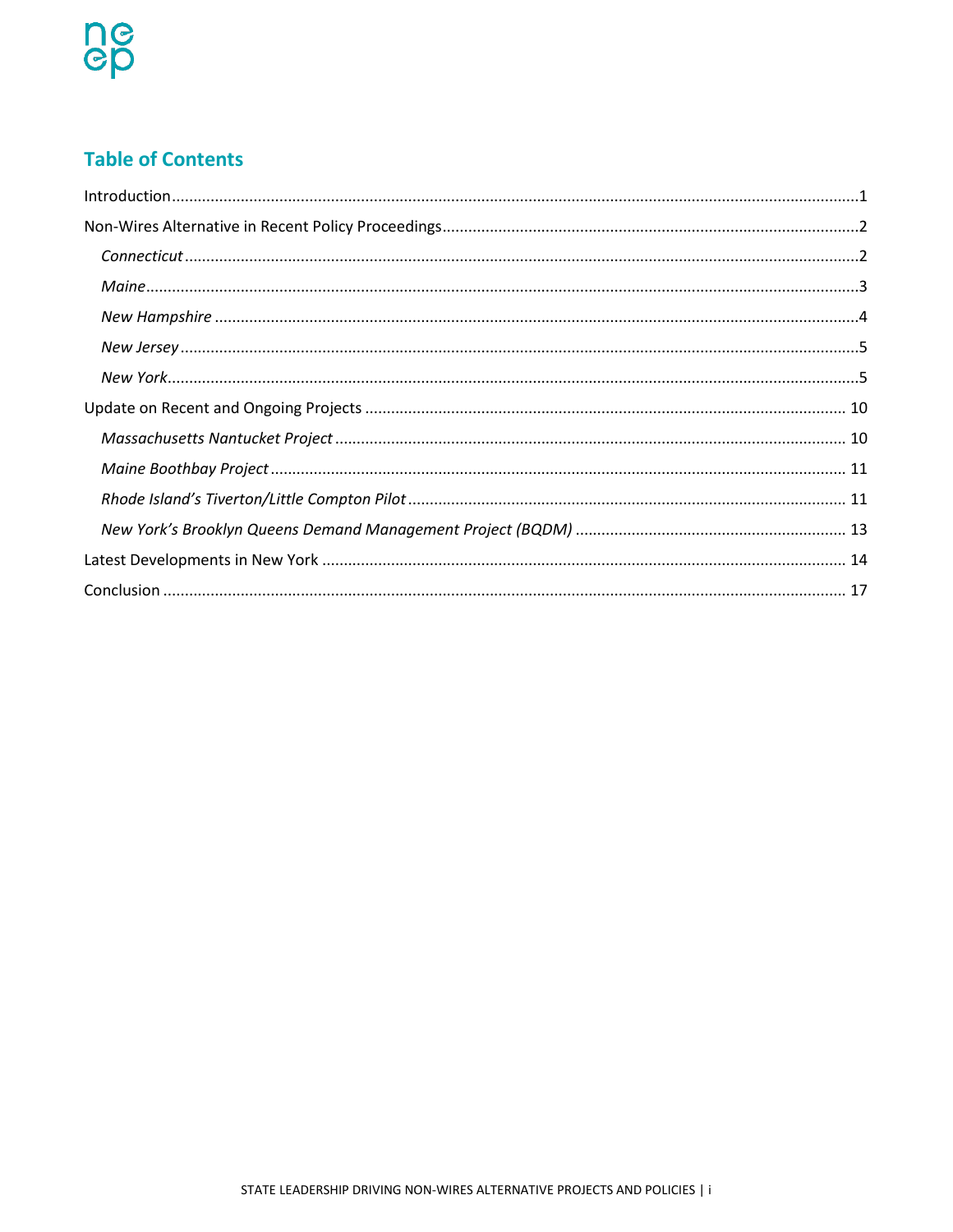# **Acknowledgements**

This brief reflects the invaluable contributions of multiple individuals. Samantha Caputo, NEEP's Research Associate, served as the brief's lead author. The following NEEP staff provided feedback, input, and edits: Brian Buckley, Senior Policy Research and Analysis Associate; Elizabeth Titus, Regional EM&V Forum Acting Director; and Colin Walker, Regional EM&V Forum Associate. Formatting and edits were provided by Lisa Cascio, Public Relations Manager; and Chris Tanner, Senior Digital Marketing Associate.

#### **About NEEP**

NEEP was founded in 1996 as a non-profit whose mission is to serve the Northeast and Mid-Atlantic to accelerate energy efficiency as an essential part of demand-side solutions that enable a sustainable regional energy system. Our vision is that the region will fully embrace next generation energy efficiency as a core strategy to meet energy needs in a carbon-constrained world.

**Disclaimer:** NEEP verified the data used for this brief to the best of our ability. This paper reflects the opinion and judgments of the NEEP staff and does not necessarily reflect those of NEEP Board members, NEEP Sponsors, or project participants and funders.

©Northeast Energy Efficiency Partnerships, Inc. 2017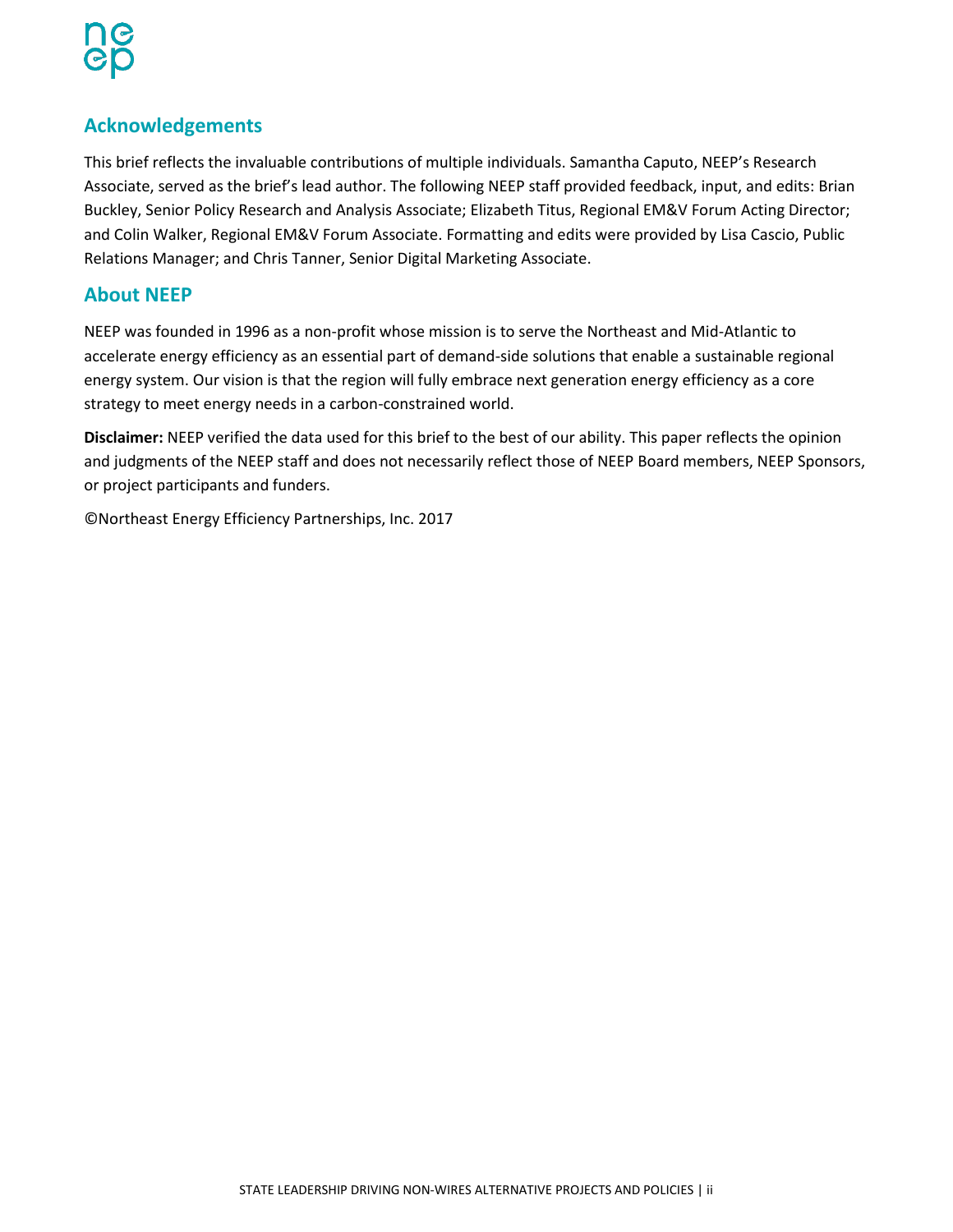# <span id="page-3-0"></span>**Introduction**

As utility regulators contemplate major infrastructure investments to keep pace with pockets of growing peak demand throughout the region, less costly non-wires alternatives (NWAs) solutions — based on deployment of distributed energy resources — are becoming more common within transmission and distribution (T&D) system planning processes. The T&D system can experience peak demand at different times of the day, in different geographic locations, and during different seasons. Targeted deployment of distributed energy resources in areas where system peaks are approaching the system's nameplate capacity can, in many cases, provide an overall benefit to ratepayers by deferring or even alleviating the need for investing in costly T&D system assets. Moreover, this strategy can cost-effectively meet regional needs with greater benefits to ratepayers than traditional solution projects.

NEEP examined the role efficiency can play in deferring utility transmission and distribution system investments in the January 2015 Evaluation Measurement and Verification Forum (EM&V Forum) report, *[Energy Efficiency as](http://www.neep.org/sites/default/files/products/EMV-Forum-Geo-Targeting_Final_2015-01-20.pdf)  [a Transmission and Distribution Resource: Lessons from Recent U.S. Efforts to Use Geographically Targeted](http://www.neep.org/sites/default/files/products/EMV-Forum-Geo-Targeting_Final_2015-01-20.pdf)*  [Efficiency Programs to Defer T&D Investments.](http://www.neep.org/sites/default/files/products/EMV-Forum-Geo-Targeting_Final_2015-01-20.pdf)<sup>1</sup> In particular, the report addressed the role that intentional targeting of efficiency programs toward constrained areas of the electric system – either alone or in concert with demand response, distributed generation and/or other strategies – can play in deferring T&D investments.<sup>2</sup>

The purpose of this brief is to provide an update on the projects captured in the January 2015 report, to highlight NWA project solicitations since the report, and to provide insight into the related policy proceedings in the NEEP region. Evaluating the current state of NWAs in the Northeast and Mid-Atlantic states will provide insight into the progress, opportunities and challenges shaping the future of NWA deployment in the NEEP region.

Showcased as a key component of the New York Reforming the Energy Vision (REV) proceeding,<sup>3</sup> The Brooklyn Queens Demand Side Management (BQDM) project catalyzed recent NWA conversation and interest the Northeast and Mid-Atlantic states, leading many other jurisdictions to examine their own NWA prospects. One encouraging trend to note is the increasing amount of transparency with utility investment decisions. For example, New York regulators have required utilities to develop a suitability criteria that will standardize the evaluation process for potential NWA opportunities. This allows utilities to focus on the objectives of NWAs, and explore eligible solutions. In Maine, the Public Utilities Commission suggested the NWA planning processes be managed by a neutral third party, rather than by the distribution utilities. Other states such as Connecticut, New Hampshire, New Jersey, and Rhode Island are also taking initiative in various ways regarding NWAs, as described in this brief.

<sup>1</sup> *See Generally*, Grevatt, J., Neme, C. Energy Futures Group, on behalf of NEEP EM&V Forum. *Energy Efficiency as a T&D Resource: Lessons from Recent U.S. Efforts to Use Geographically Targeted Efficiency Programs to Defer T&D Investments.* (January 2015) Available at: [http://www.neep.org/sites/default/files/products/EMV-Forum-Geo-Targeting\\_Final\\_2015-01-20.pdf](http://www.neep.org/sites/default/files/products/EMV-Forum-Geo-Targeting_Final_2015-01-20.pdf)

<sup>2</sup> Notable advantages of NWA projects over centralized T&D solutions include: ability to target high value areas, ability to avoid infrastructure siting concerns, the flexibility to be built incrementally and rapidly deployed using existing infrastructure, and the opportunity to provide enhanced reliability in diverse geographic locations. NWAs also provides a test bed for innovation; technologies and approaches piloted in NWA projects are later often adopted within statewide programs.

<sup>3</sup> New York State Department of Public Service. *Reforming the Energy Vision (REV) Proceeding- About the Initiative*. (2016) Available at: <http://www3.dps.ny.gov/W/PSCWeb.nsf/All/CC4F2EFA3A23551585257DEA007DCFE2?OpenDocument>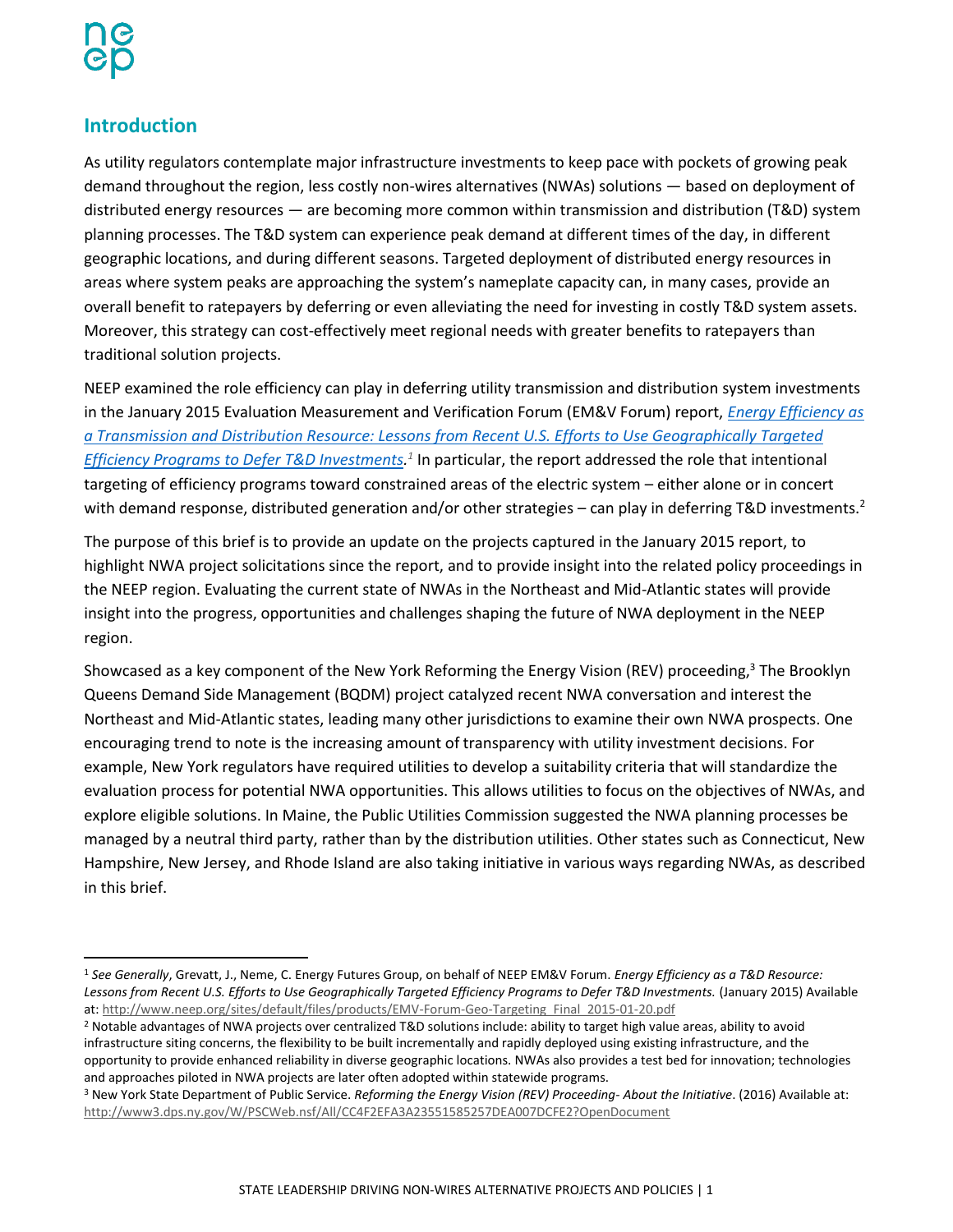# <span id="page-4-0"></span>**Non-Wires Alternative in Recent Policy Proceedings**

States are taking a variety of approaches to NWA projects— including NWAs being employed as grid-side enhancement projects, NWAs managed by an independent entity, NWAs employed through integrated resource planning, and NWAs identified within the energy efficiency program planning process. The following section discusses recent policy proceedings that involve NWAs.

#### <span id="page-4-1"></span>*Connecticut*

Connecticut is committed to filing NWA projects as part of its large facility demand response pilots in the 2017 update of its 2016-18 Conservation and Load Management Plan.<sup>4</sup> For these pilots, the utilities will consider geotargeting areas across Connecticut that have been identified by ISO New England and other energy stakeholders as critical peak demand reduction areas.

Outside of the energy efficiency program planning process, Connecticut utilities are also considering NWA projects as part of their Grid Side Enhancement Demonstrations, which the major utilities in Connecticut were required to develop pursuant to Section 103 of the June 2016 state budget.<sup>5</sup>

For example, United Illuminating is exploring an automated Demand Response Management System application for a large facilities pilot at a distressed feeder at the Woodmont Substation in Milford, Conn.<sup>6</sup>. The pilot will look to enhance distribution grid reliability while addressing IT data security, a major customer acquisition barrier. The new system will also employ smart inverters and battery storage to buttress system reliability at photovoltaic penetration levels of more than ten percent. Participating customers will be offered a Demonstration Project DER Rate Rider (DPDRR) through which they earn \$0.05/kWh of compensation during summer peak hours for any energy generated, in addition to any pre-existing net metering arrangement.

Eversource also responded to the Department of Energy and Environmental Protection's request for proposals with regard to demonstration projects for grid-side system enhancements to integrate distributed energy resources. The utility had been planning to use its Grid-Side Enhancement Demonstration to relieve a constrained substation in Uncasville, but chose a different project at the Blair substation after a large customer ceased operations and the value of distribution system deferral was significantly reduced.<sup>7</sup> The table below shows the matrix used to determine which project to choose. Eversource considered NWA as a factor in the location decision matrix. As shown in the table below in the "Avoid/Defer System Upgrades" column, NWA is factor assigned a weight of 20 percent.

 $\overline{\phantom{a}}$ <sup>4</sup> 2017 Annual Update of the 2016-2018 Conservation & Load Management Plan. (October 2016) Page 55-59. Available at: [http://www.energizect.com/sites/default/files/2017%20C%26LM%20Plan%20Update%20FINAL\\_10.31.16.pdf](http://www.energizect.com/sites/default/files/2017%20C%26LM%20Plan%20Update%20FINAL_10.31.16.pdf)

<sup>5</sup> Conn. Public Act No. 15-5 § 103. Available at[: https://www.cga.ct.gov/2015/ACT/pa/pdf/2015PA-00005-R00SB-01502SS1-PA.pdf](https://www.cga.ct.gov/2015/ACT/pa/pdf/2015PA-00005-R00SB-01502SS1-PA.pdf) <sup>6</sup> Coretto, M. *UI Proposal for Distributed Energy Resources Integration Plan*. Uil Holdings Corporation. (November 2016) Page 10.

Available at:

[http://www.dpuc.state.ct.us/DEEPEnergy.nsf/c6c6d525f7cdd1168525797d0047c5bf/8525797c00471adb85258061005f1353/\\$FILE/2016-](http://www.dpuc.state.ct.us/DEEPEnergy.nsf/c6c6d525f7cdd1168525797d0047c5bf/8525797c00471adb85258061005f1353/$FILE/2016-11-04%20UI%20DER%20Integration%20Plan%20-%20Localized%20Targeting%20of%20DERs%20-%20DEEP%20Grid-Side%20RFP%20PA%2015-5%20Sec.%20103.docx) [11-04%20UI%20DER%20Integration%20Plan%20-%20Localized%20Targeting%20of%20DERs%20-%20DEEP%20Grid-](http://www.dpuc.state.ct.us/DEEPEnergy.nsf/c6c6d525f7cdd1168525797d0047c5bf/8525797c00471adb85258061005f1353/$FILE/2016-11-04%20UI%20DER%20Integration%20Plan%20-%20Localized%20Targeting%20of%20DERs%20-%20DEEP%20Grid-Side%20RFP%20PA%2015-5%20Sec.%20103.docx)[Side%20RFP%20PA%2015-5%20Sec.%20103.docx](http://www.dpuc.state.ct.us/DEEPEnergy.nsf/c6c6d525f7cdd1168525797d0047c5bf/8525797c00471adb85258061005f1353/$FILE/2016-11-04%20UI%20DER%20Integration%20Plan%20-%20Localized%20Targeting%20of%20DERs%20-%20DEEP%20Grid-Side%20RFP%20PA%2015-5%20Sec.%20103.docx)

<sup>7</sup> CL&P dba Eversource Energy, *CL&P dba Eversource Energy Proposal in Response to 8/12/16 Notice by DEEP.* (October 2016) Page 11. Available at:

[http://www.dpuc.state.ct.us/DEEPEnergy.nsf/c6c6d525f7cdd1168525797d0047c5bf/8525797c00471adb8525805d0066c3c0?OpenDocu](http://www.dpuc.state.ct.us/DEEPEnergy.nsf/c6c6d525f7cdd1168525797d0047c5bf/8525797c00471adb8525805d0066c3c0?OpenDocument) [ment](http://www.dpuc.state.ct.us/DEEPEnergy.nsf/c6c6d525f7cdd1168525797d0047c5bf/8525797c00471adb8525805d0066c3c0?OpenDocument)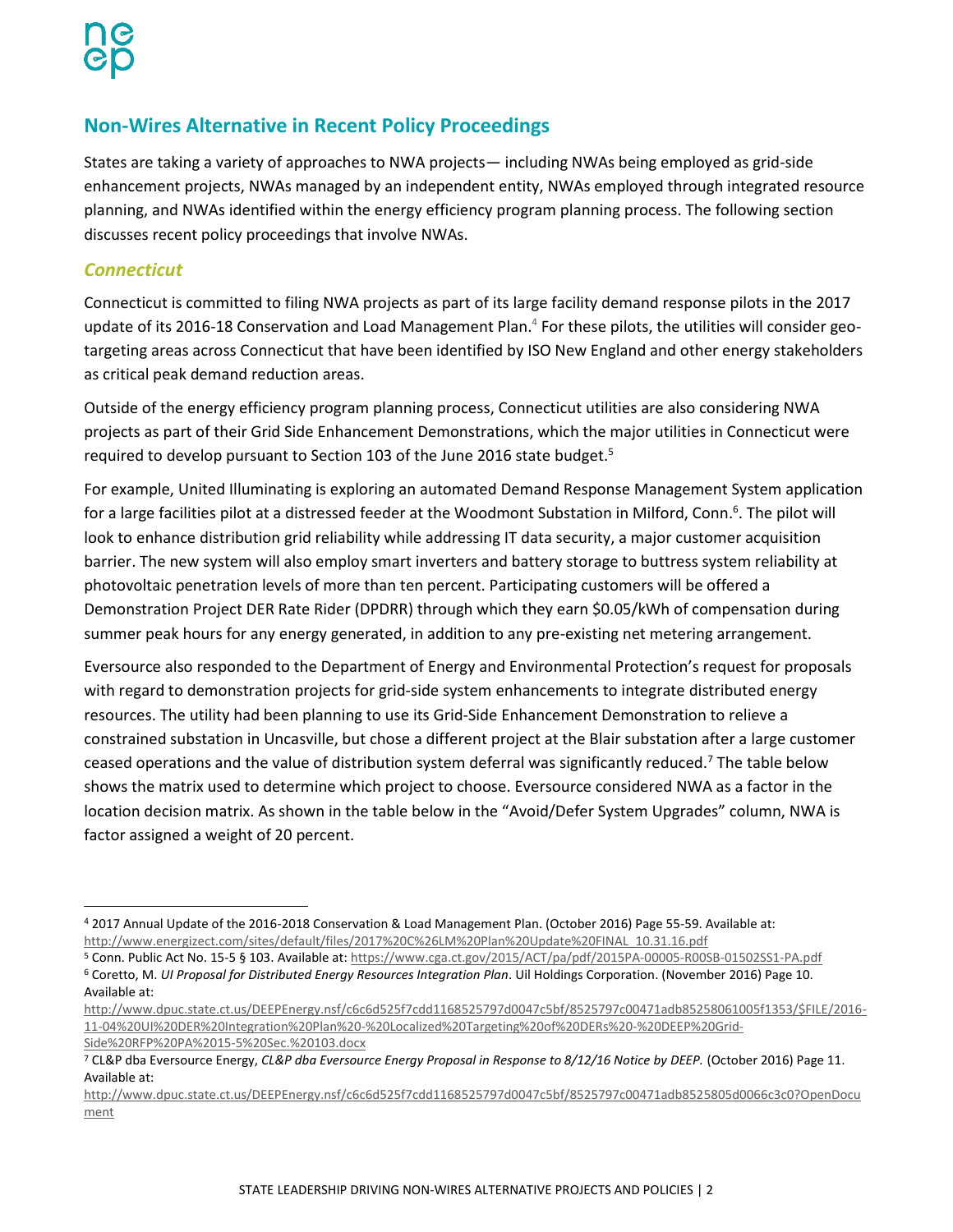|                    | DEEP Grid-Side Enhancements Energy Storage Demonstration System Location Decision Matrix <sup>8</sup> |                  |                           |                  |                                         |                  |                          |  |                              |              |  |                  |  |    |
|--------------------|-------------------------------------------------------------------------------------------------------|------------------|---------------------------|------------------|-----------------------------------------|------------------|--------------------------|--|------------------------------|--------------|--|------------------|--|----|
| Substation         | <b>DER Penetration</b>                                                                                |                  | <b>Stackable Benefits</b> |                  | Avoid / Defer<br><b>System Upgrades</b> |                  | <b>Backup Capability</b> |  | Land Available, Site<br>Prep |              |  | <b>Total</b>     |  |    |
|                    | <b>SCORE</b>                                                                                          | Weighting<br>30% | <b>SCORE</b>              | Weighting<br>25% | <b>SCORE</b>                            | Weighting<br>20% | <b>SCORE</b>             |  | Weighting<br>15%             | <b>SCORE</b> |  | Weighting<br>10% |  |    |
| Blair 15M          | 5                                                                                                     | 30               | 4                         | 20               | 1                                       | 4                | 2                        |  | 6                            | 4            |  | 8                |  | 68 |
| Scitico<br>27H     | 3                                                                                                     | 18               | 3                         | 15               | 4                                       | 16               | $\overline{2}$           |  | 6                            | 3            |  | 6                |  | 61 |
| North<br>Canaan 5L | $\mathbf{1}$                                                                                          | 6                | 3                         | 15               | 3                                       | 12               | 5                        |  | 15                           | 3            |  | 6                |  | 54 |
| Brooklyn<br>30Y    | $\overline{2}$                                                                                        | 12               | $\overline{\mathbf{3}}$   | 15               | 1                                       | 4                | 4                        |  | 12                           | 5            |  | 10               |  | 53 |
| Uncasville<br>1Q   | $\overline{2}$                                                                                        | 12               | 3                         | 15               | 1                                       | 4                | $\overline{2}$           |  | 6                            | 4            |  | 8                |  | 45 |
|                    | $1 = Low$                                                                                             |                  | $2 = Acceptable$          |                  | $4 =$ Promising<br>$3 = Average$        |                  |                          |  | $5 =$ Excellent              |              |  |                  |  |    |

*Source: Eversource: Grid Side Enhancement Proposal Response*

#### <span id="page-5-0"></span>*Maine*

 $\overline{\phantom{a}}$ 

Maine's NWA policies are derived from the Smart Grid Policy Act's directive to "improve the overall reliability and efficiency of the electric system, reduce ratepayers' costs in a way that improves the overall efficiency of electric energy resources, reduce and better manage energy consumption and reduce greenhouse gas emissions."<sup>9</sup> Pursuant to this directive, the act requires regulators, as a prerequisite to approving transmission projects, to consider whether NWAs can be deployed to resolve transmission system needs at a lower total cost giving preference to clean, low cost NWAs.<sup>10</sup>

After several years of NWA projects managed by a third-party developer known as Grid Solar, the Maine Public Utilities Commission recently opened an investigation into the Designation of a Non-Transmission Alternative (NTA) Coordinator.<sup>11</sup> The NTA Coordinator will work to identify projects that will more cost-effective by means of an NWA solution. A recent bench memo by the commission staff in the proceeding suggested that the NTA Coordinator should be an entity outside of the incumbent utility. This arrangement is unique because in most cases throughout the region, the distribution utilities are the entity that manages the NWA planning and procurement process. Yet, in this case, the Commission found that ratepayer interests would be best served by having an independent coordinator who worked in tandem with the distribution utilities. A related arrangement

<sup>8</sup>CL&P dba Eversource Energy. *DEEP Grid Side Enhancement Proposals – Response*. (October 2016) Page 13. Available at: [http://www.dpuc.state.ct.us/DEEPEnergy.nsf/c6c6d525f7cdd1168525797d0047c5bf/8525797c00471adb8525805d0066c3c0/\\$FILE/CL&P](http://www.dpuc.state.ct.us/DEEPEnergy.nsf/c6c6d525f7cdd1168525797d0047c5bf/8525797c00471adb8525805d0066c3c0/$FILE/CL&PdbaEversource%20-%20DEEP%20Grid%20Side%20Enhancement%20Proposals%20-%20Response%20Oct31_2016.docx) dbaEversource - [DEEP Grid Side Enhancement Proposals -](http://www.dpuc.state.ct.us/DEEPEnergy.nsf/c6c6d525f7cdd1168525797d0047c5bf/8525797c00471adb8525805d0066c3c0/$FILE/CL&PdbaEversource%20-%20DEEP%20Grid%20Side%20Enhancement%20Proposals%20-%20Response%20Oct31_2016.docx) Response Oct31\_2016.docx

<sup>9 35-</sup>A M.R.S. § 3143(3). Maine Legislature, Energy Planning; Construction; Purchases, Declaration of Policy on Smart Grid Infrastructure. (October 2016) Available at: <http://www.mainelegislature.org/legis/statutes/35-a/title35-Asec3143.html>

<sup>10</sup> 35-A M.R.S. § 3132, Maine Legislature, Energy Planning; Construction, Purchases, Construction of transmission lines prohibited without prior order of the commission, (October 2016), Available at: <http://legislature.maine.gov/statutes/35-A/title35-Asec3132.html>

<sup>&</sup>lt;sup>11</sup> Maine Public Utilities Commission. Docket No. 2016-00049. Commission Initiated Investigation into the Designation of a Non-Transmission Alternative Coordinator. (March 2016) Available at: [https://mpuc-](https://mpuc-cms.maine.gov/CQM.Public.WebUI/Common/CaseMaster.aspx?CaseNumber=2016-00049)

[cms.maine.gov/CQM.Public.WebUI/Common/CaseMaster.aspx?CaseNumber=2016-00049](https://mpuc-cms.maine.gov/CQM.Public.WebUI/Common/CaseMaster.aspx?CaseNumber=2016-00049)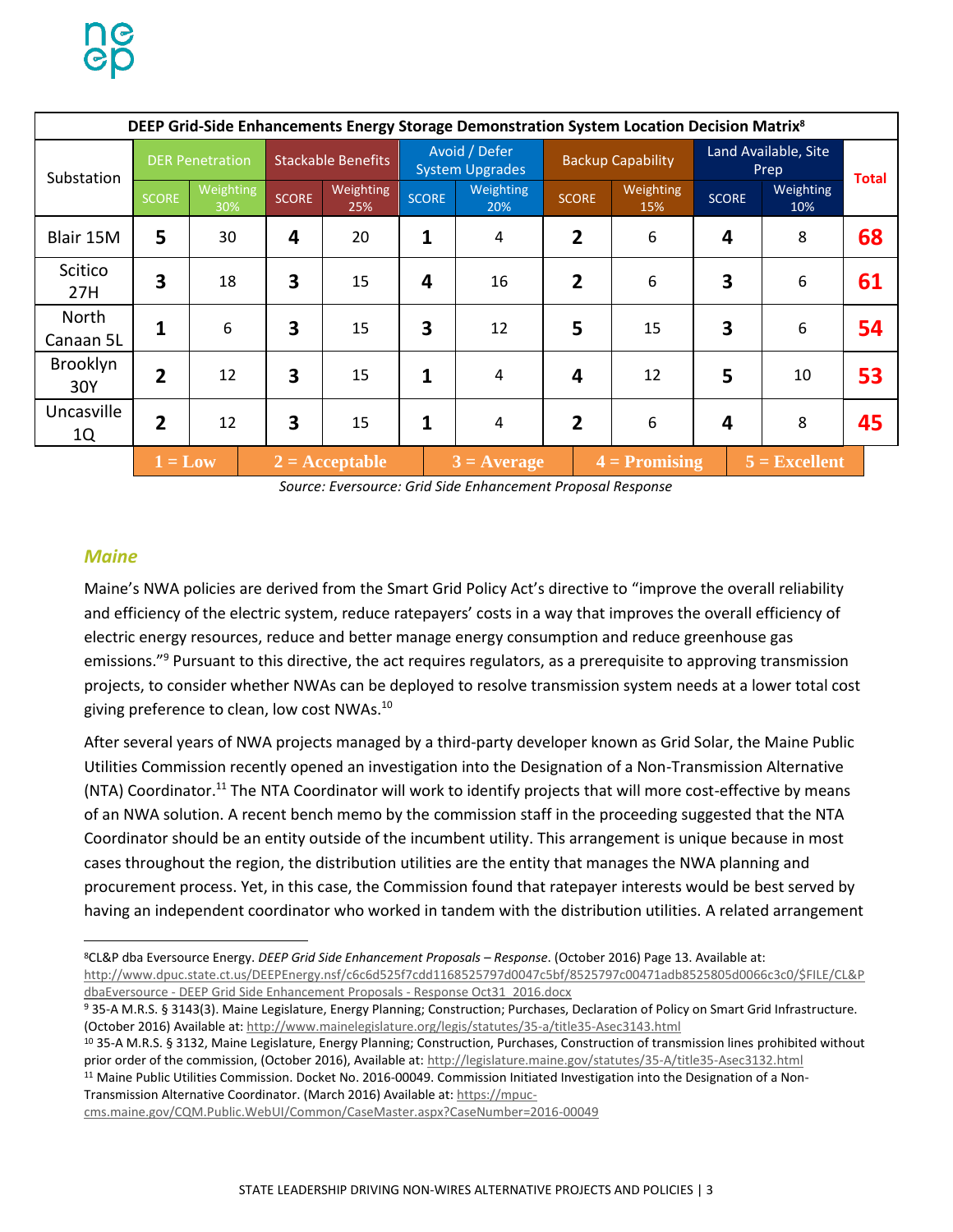exists in Vermont, where deferral projects are identified by the Vermont System Planning Committee (VSPC) and then coordinated by the statewide energy efficiency utility.<sup>12</sup> However, since the VSPC recently suggested that there are no viable geo-targeting opportunities in state, it receives minimal treatment in the body of this brief.<sup>13</sup>

#### <span id="page-6-0"></span>*New Hampshire*

While there currently are not any NWA projects underway in New Hampshire, Liberty Utilities does describe a process it plans to implement in preparation for NWAs in its recent integrated resource plan.<sup>14</sup> NWAs are evaluated within a process designed by the cross-functional planning team established by Liberty Utilities. This process includes reviewing the demand forecast and T&D deficiencies, followed by screening projects. If a project passes the initial screening criteria and is determined to be feasible for an NWA solution, it then moves on to evaluating NWA solutions for technical feasibility, performing a cost-benefit analysis for the NWA solution, and then finalizing NWA program recommendations. This goal of the process is to ensure alternatives will successfully reduce, avoid, or defer a wires solution in the region.

| Liberty's NWA Evaluation Process <sup>15</sup>               |                                                                                                                                                                                                                                                                                                                                                                                                                                                                                                                                                                                                                                                                                                                           |  |  |  |  |  |  |
|--------------------------------------------------------------|---------------------------------------------------------------------------------------------------------------------------------------------------------------------------------------------------------------------------------------------------------------------------------------------------------------------------------------------------------------------------------------------------------------------------------------------------------------------------------------------------------------------------------------------------------------------------------------------------------------------------------------------------------------------------------------------------------------------------|--|--|--|--|--|--|
| <b>Step</b>                                                  | <b>Description</b>                                                                                                                                                                                                                                                                                                                                                                                                                                                                                                                                                                                                                                                                                                        |  |  |  |  |  |  |
| <b>Review Demand Forecast</b>                                | Review demand forecasts prepared for each substation, sub-<br>transmission line, and feeder under extreme weather scenarios to<br>determine if capacity is adequate to meet demand under normal and<br>contingency configurations                                                                                                                                                                                                                                                                                                                                                                                                                                                                                         |  |  |  |  |  |  |
| <b>Review T&amp;D Deficiencies</b>                           | Develop a list of distribution deficiencies based on planning criteria.                                                                                                                                                                                                                                                                                                                                                                                                                                                                                                                                                                                                                                                   |  |  |  |  |  |  |
| <b>Screen Projects based on</b><br><b>Screening Criteria</b> | Distribution deficiency is not based on asset condition;<br>$\bullet$<br>Distribution deficiency needs to be addressed in no less than<br>$\bullet$<br>two years, allowing for development of a NWA solution;<br>Wires solution, based on engineering judgement, will likely<br>$\bullet$<br>cost more than \$0.5 million, providing sufficient cost savings<br>to evaluate and implement a NWA solution;<br>Wires solution will likely start construction at least 24 months<br>$\bullet$<br>in the future, providing sufficient time to evaluate and<br>implement a NWA solution; and<br>A NWA solution would be for less than 20 percent of the total<br>$\bullet$<br>load in the area of the distribution deficiency. |  |  |  |  |  |  |
| <b>Evaluate NWA solutions for</b><br>technical feasibility   | Review potential NWA solutions for technical feasibility: alternatives<br>that have successfully reduced, avoided or deferred a wires solution in<br>the region                                                                                                                                                                                                                                                                                                                                                                                                                                                                                                                                                           |  |  |  |  |  |  |

 $\overline{a}$ <sup>12</sup> *Supra*, at note 1. Page 54.

<sup>13</sup> Vermont System Planning Committee. Docket No. 7872. Memo to the Vermont Public Service Board (October 2016) Page 4. Available at: [http://www.vermontspc.com/library/document/download/5544/VSPC\\_GTrecs\\_2017\\_toPSB\\_20161024.pdf](http://www.vermontspc.com/library/document/download/5544/VSPC_GTrecs_2017_toPSB_20161024.pdf)

<sup>14</sup> Liberty Utilities, State of New Hampshire before the Public Utilities. Docket No. DE-16-097. Pg 39-40, 60-64, (January 2016) Available at: [https://www.puc.nh.gov/Regulatory/Docketbk/2016/16-097/INITIAL%20FILING%20-%20PETITION/16-097\\_2016-01-](https://www.puc.nh.gov/Regulatory/Docketbk/2016/16-097/INITIAL%20FILING%20-%20PETITION/16-097_2016-01-15_GSEC_DBA_LIBERTY_LCIRP.PDF)

[15\\_GSEC\\_DBA\\_LIBERTY\\_LCIRP.PDF](https://www.puc.nh.gov/Regulatory/Docketbk/2016/16-097/INITIAL%20FILING%20-%20PETITION/16-097_2016-01-15_GSEC_DBA_LIBERTY_LCIRP.PDF)

<sup>15</sup> *Ibid*. Page 61.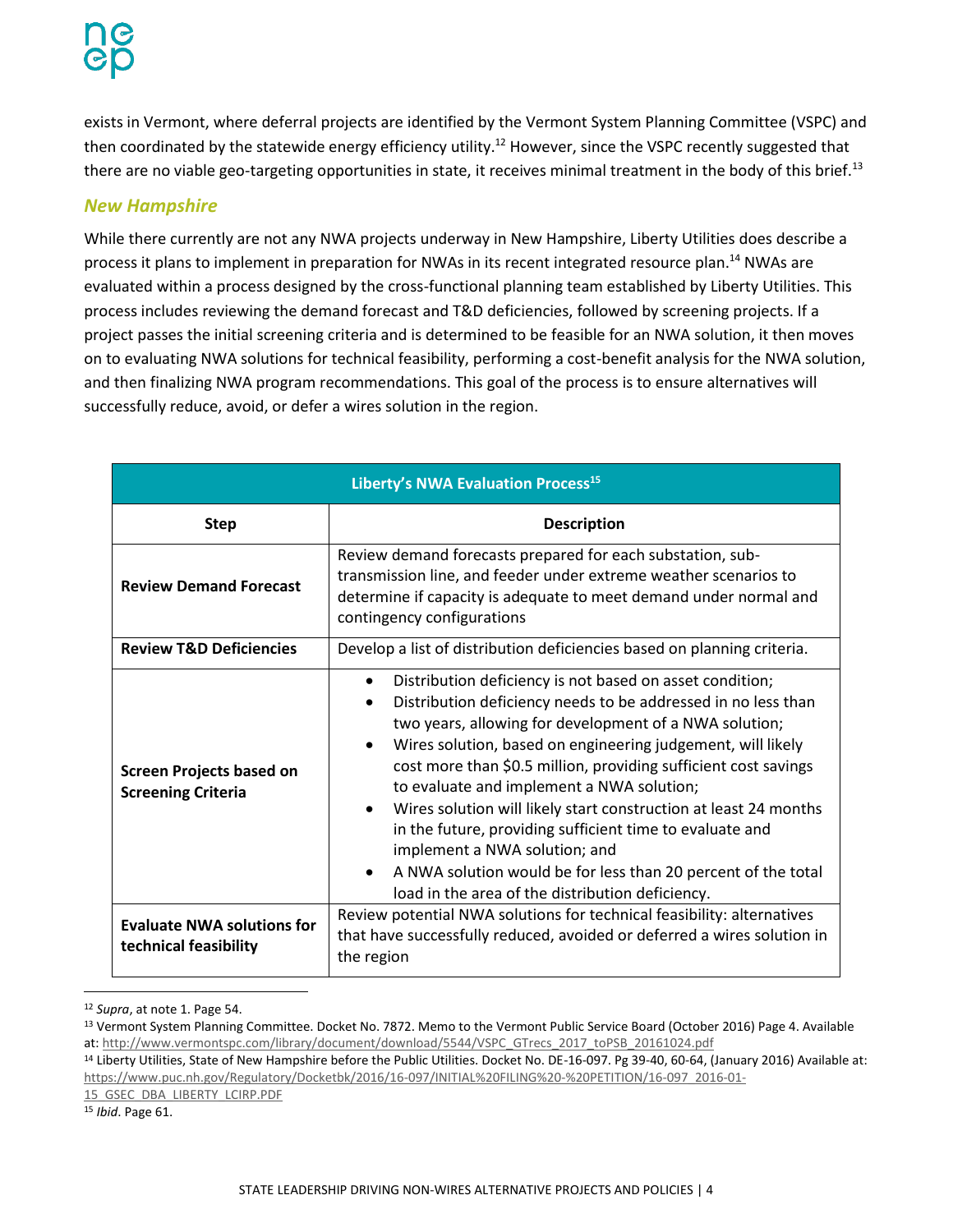| <b>Perform Cost-Benefit</b>       | Evaluate cost effectiveness of NWA solutions according to        |  |  |  |
|-----------------------------------|------------------------------------------------------------------|--|--|--|
| <b>Analysis for NWA solutions</b> | Commission-approved TRC test.                                    |  |  |  |
| <b>Finalize NWA program</b>       | Finalize NWA recommendations and present for approval in capital |  |  |  |
| recommendations                   | and operating expenditures plans.                                |  |  |  |

*Source: Liberty Utilities 2016 Integrated Resource Plan*

In addition to the evaluation process, Liberty Utilities also compares a solution's risk profile for both wires and non-wires solutions based on a number of risk factors including project size, number of lead elements, project complexity, project completion time, success risk factor, level of customer involvement, and complexity of regulatory approvals. The risk factor is rated on a scale of one to 10, then summed to calculate a total project risk score. The risk factor is considered along with the evaluation process ensure the optimal solution is solicited.

While Liberty Utilities outlines a process for considering NWAs in its IRP, the utility also identifies two major impediments that discourage the undertaking such projects: (1) there is no established mechanism in New Hampshire for recovering costs to retain an outside consultant for project analysis; and (2) there is no established mechanism in New Hampshire for recovering lost revenues and return that the utility would have gained through investment in the wires solution.<sup>16</sup>

#### <span id="page-7-0"></span>*New Jersey*

The New Jersey Clean Energy Program (NJCEP) recently awarded a new contract to Applied Energy Group (AEG) for administration of its energy efficiency programs. In AEG's proposal to administer the programs, it provides a strategic plan that mentions T&D deferrals as a potential source of supplemental funding for energy efficiency programs.<sup>17</sup> This assertion assumes that savings derived from deferring the traditional wires solution could provide a revenue stream for funding cost-effective investments in distributed energy resources. According to AEG, capitalizing on this opportunity will require minor policy and program changes, such as localizing the programs to constrained areas.

#### <span id="page-7-1"></span>*New York*

The trend toward requiring NWAs as a core component of system planning process is particularly pronounced in New York, where in early 2016 the New York Public Service Commission issued formalized guidance to utilities requiring that they file NWA candidate opportunities in their Distributed System Implementation Plans (DSIPs):

"[T]he plans should identify specific areas in the utility footprint where DERs would provide benefits to the distribution system. These include areas where there is an impending or foreseeable delivery infrastructure upgrade need where DERs would have a delivery infrastructure avoidance value; where DER may provide reliability or operational benefits; or, where there is no forecast delivery infrastructure need for years to come and hence the infrastructure avoidance value of DERs is likely to be lower or insignificant in the short-term. It should also include a list of specific infrastructure projects by location, and description of the process used to identify the projects where DER solutions should be compared as potential

l

<sup>16</sup> *Ibid*. Page 64.

<sup>17</sup> Applied Energy Group. *AEG Proposal to Provide NJCEP Program Administration and Management Services- Section 5.* Page 51, (2015), Available at[: http://www.njcleanenergy.com/files/file/Section%205%20FINAL.pdf.](http://www.njcleanenergy.com/files/file/Section%205%20FINAL.pdf)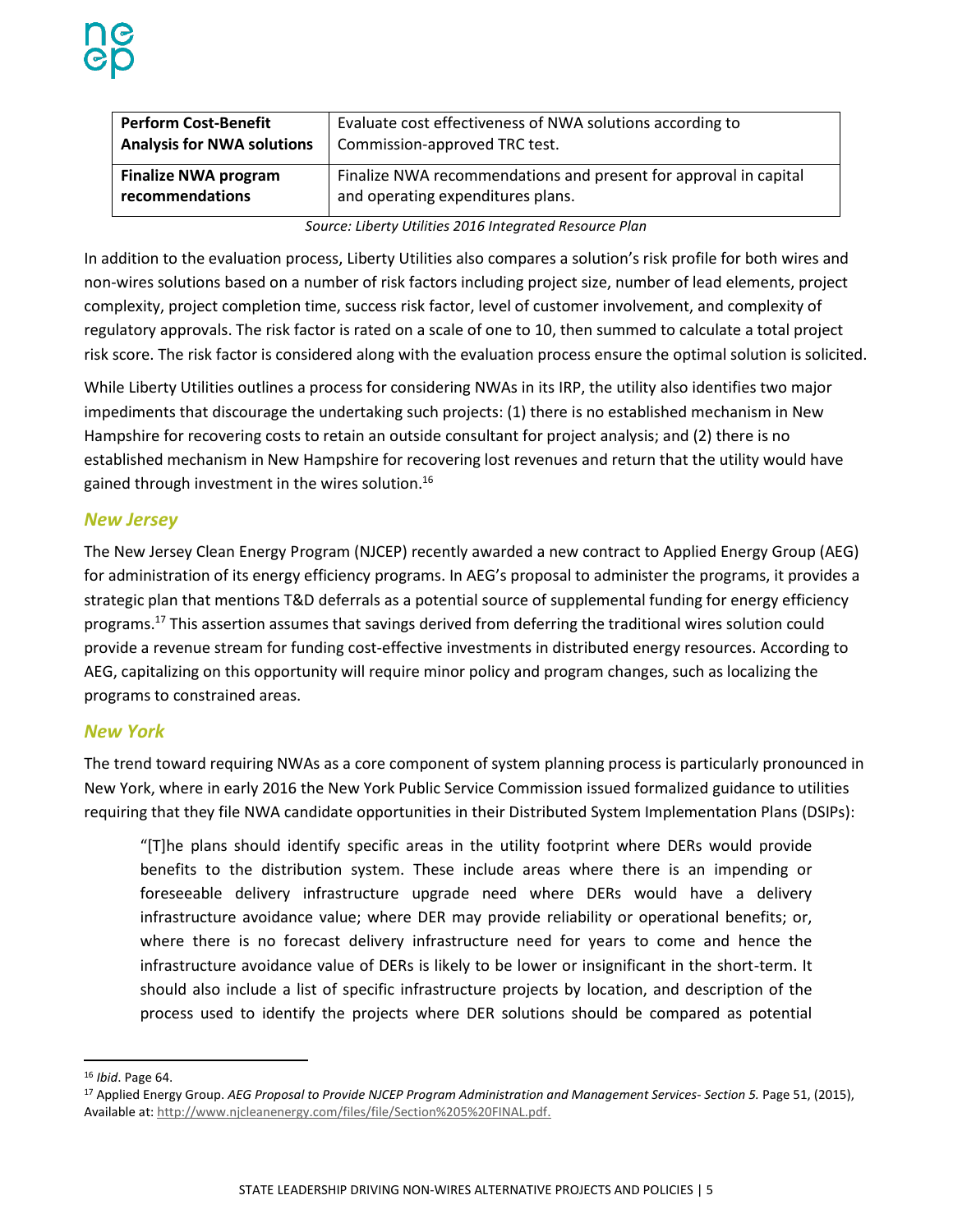alternatives to traditional grid infrastructure under varying scenarios of DER integration, and describe how the utility will use the BCA Handbook for performing the comparative analysis of substituting DERs to defer infrastructure investments. Further, the filing should describe a proposed process for collaborating with stakeholders to develop and implement ways for various DERs to be substituted for traditional grid-based solutions in order to avoid or reduce utility capital or operating costs."<sup>18</sup>

This guidance represents a significant shift toward incorporation of the impact of distributed energy resources into system planning processes. It requires the utilities to provide a greater degree of transparency in their planning processes, as well as a greater visibility into the location-specific value of distributed energy resources on the distribution grid.

The Commission also directed each utility to file, along with their DSIPs, a Benefit-Cost Analysis Handbook (BCA Handbook). The BCA Handbooks contain methodologies and equations for calculating utility-specific DER value and avoided costs, including within in the context of an NWA project.<sup>19</sup> The handbooks suggest that "project and location specific avoided distribution costs and deferral values should be used when and wherever possible."<sup>20</sup>

After initially identifying NWA candidate projects in their individual DSIPs, the joint utilities proposed a NWA suitability criteria framework in their Supplemental Distributed System Implementation (SDSIP) Plan.<sup>21</sup> This model will create a common evaluation framework between utilities for determining whether a project is suitable for an NWA solution. The Joint Utilities will also publish utility-specific suitability criteria to provide more transparency regarding how each utility will define and adopt the framework. The NWA suitability criteria will capture the various dimensions of project characteristics that influence the ability of the project to defer or avoid traditional utility infrastructure.

The elements of the suitability criteria framework include the project type, timeline, and cost. Proposed projects are classified into broad categories of utility projects to determine overall sense of applicability. These categories are based on the type of work needed, such as new business, system expansion, risk reduction, and asset replacement. From a timing perspective, the utility must indicate it can procure the NWA and implement it prior to when a solution is needed on the T&D system. The cost suitability criteria of the utility project is used to determine if an NWA solution is cost-competitive.

According to this framework, load relief and reliability are the project categories most applicable for NWA. Other types of projects include: power quality, conservation voltage reduction (CVR), resiliency, damage failure (not always conducive to NWA due to the limited time for planning), asset condition, new business, and service upgrade. Projects that are *not* suitable for NWAs under to this proposed criteria include those that require

- <sup>19</sup> Con Edison. Benefit Cost Analysis Handbook. Page 39. (August 2016) Available at[: https://www.coned.com/-](https://www.coned.com/-/media/files/coned/documents/dg/dsp/pdf/coned-bcah.pdf?la=en) [/media/files/coned/documents/dg/dsp/pdf/coned-bcah.pdf?la=en](https://www.coned.com/-/media/files/coned/documents/dg/dsp/pdf/coned-bcah.pdf?la=en)
- <sup>20</sup> *id*.

 $\overline{\phantom{a}}$ 

<sup>18</sup> New York State Public Service Commission. Case No. 14-M-0101. *Order Adopting Distributed System Implementation Plan Guidance*. (April 2016) Page 35. Available at[: http://documents.dps.ny.gov/public/Common/ViewDoc.aspx?DocRefId=%7BB1C7035C-B447-459A-](http://documents.dps.ny.gov/public/Common/ViewDoc.aspx?DocRefId=%7BB1C7035C-B447-459A-8957-20BF3BDB6D0F%7D)[8957-20BF3BDB6D0F%7D](http://documents.dps.ny.gov/public/Common/ViewDoc.aspx?DocRefId=%7BB1C7035C-B447-459A-8957-20BF3BDB6D0F%7D)

<sup>21</sup> Joint Utilities, *Supplemental Distributed System Implementation Plan*. New York Public Service Commission Case 16-M-0411*.* (November 2016) Page 51-57. Available at: [http://documents.dps.ny.gov/public/Common/ViewDoc.aspx?DocRefId=%7b3A80BFC9-CBD4-](http://documents.dps.ny.gov/public/Common/ViewDoc.aspx?DocRefId=%7b3A80BFC9-CBD4-4DFD-AE62-831271013816%7d) [4DFD-AE62-831271013816%7d](http://documents.dps.ny.gov/public/Common/ViewDoc.aspx?DocRefId=%7b3A80BFC9-CBD4-4DFD-AE62-831271013816%7d)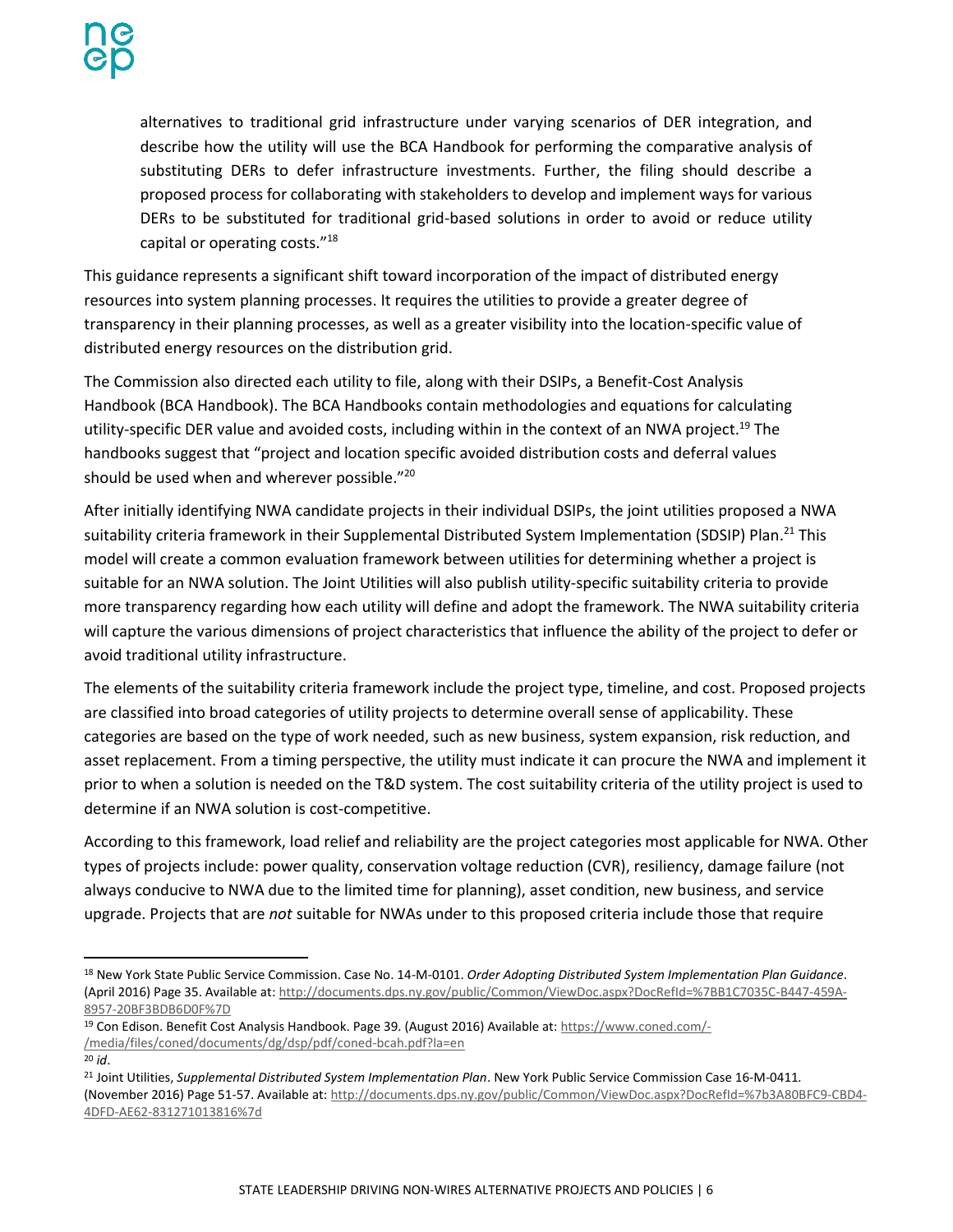complete relocation of an existing facility due to the terms of a right-of-way/permit/license, and those that contemplate investment in intangible assets such as software and telecommunication capabilities.

The specific design and implementation of the criteria will continue to evolve as greater experience is gained. Input provided by different stakeholders will also help to inform the Joint Utilities' further development of the concepts included in the criteria.

#### *Rhode Island*

l

Under Rhode Island's System Reliability Procurement (SRP) law,<sup>22</sup> utilities are required to consider diverse energy resources and strategies to maximize the benefit to the state's energy system through NWA solutions. National Grid, the state's major distribution utility, can recover the costs of investment in system reliability procurement.

To determine if an NWA is feasible, National Grid first screens transmission and distribution projects against the following suitability criteria:

| <b>NWA Suitability Criteria in Rhode Island</b>                                                                                                                                                     |                                                                                                                                    |  |  |  |  |  |
|-----------------------------------------------------------------------------------------------------------------------------------------------------------------------------------------------------|------------------------------------------------------------------------------------------------------------------------------------|--|--|--|--|--|
| $\mathbf{1}$ .                                                                                                                                                                                      | The need is not based on asset conditions                                                                                          |  |  |  |  |  |
| 2.                                                                                                                                                                                                  | The wires solution will cost more than \$1 million                                                                                 |  |  |  |  |  |
| 3.                                                                                                                                                                                                  | If load reduction if necessary, it is expected to be less than 20<br>percent of the relevant peak load in the area of defined need |  |  |  |  |  |
| 4.                                                                                                                                                                                                  | Start of wires alternative construction is at least 36 months in<br>the future                                                     |  |  |  |  |  |
| The utility may propose a project that fails to meet one or more of the<br>above criteria if it has reason to believe that a viable NWA solution<br>exists, assuming the benefits justify the costs |                                                                                                                                    |  |  |  |  |  |

*Source: Rhode Island System Reliability Procurement Law*

Since implementation of the criteria, there have been 19 distribution projects screened for NWA feasibility between March 1, 2015 and March 31, 2016. In 2016, only one new project passed the initial screening.<sup>23</sup> The project that was considered for NWA opportunities was part of the East Bay Area study. This project consists of contingency-related work, not suitable for NWA, and load growth at the Bristol and Warren substationsappropriate for NWA. Further analysis determined that the traditional wires solution would cost less than the necessary load reduction of 11MW, and the NWA project was not embraced.

In reaction to this, a methodology for partial NWA solutions was examined during 2016, and National Grid is working to fully consider partial NWA solutions where applicable. A partial solutions process has been incorporated into the SRP Standards revisions to be proposed by National Grid. Rhode Island is also currently considering relaxing the criteria as the load growth rate decreased significantly over the last year. Peak load growth rate is currently one percent or less in Rhode Island, providing longer time horizons for planning and implementing NWAs compared to the current thirty-six month timeframe.

<sup>&</sup>lt;sup>22</sup> Rhode Island Office of Energy Resources. System Reliability Program. (2016) Available at:<http://www.energy.ri.gov/reliability/>

<sup>23</sup> National Grid. *2017 System Reliability Procurement Report Docket No. 4655*. Submitted to Rhode Island Public Utilities Commission, pgs. 3-4 (October 2016). Available a[t http://www.ripuc.org/eventsactions/docket/4655-NGrid-SRP2017\(10-17-16\).pdf](http://www.ripuc.org/eventsactions/docket/4655-NGrid-SRP2017(10-17-16).pdf)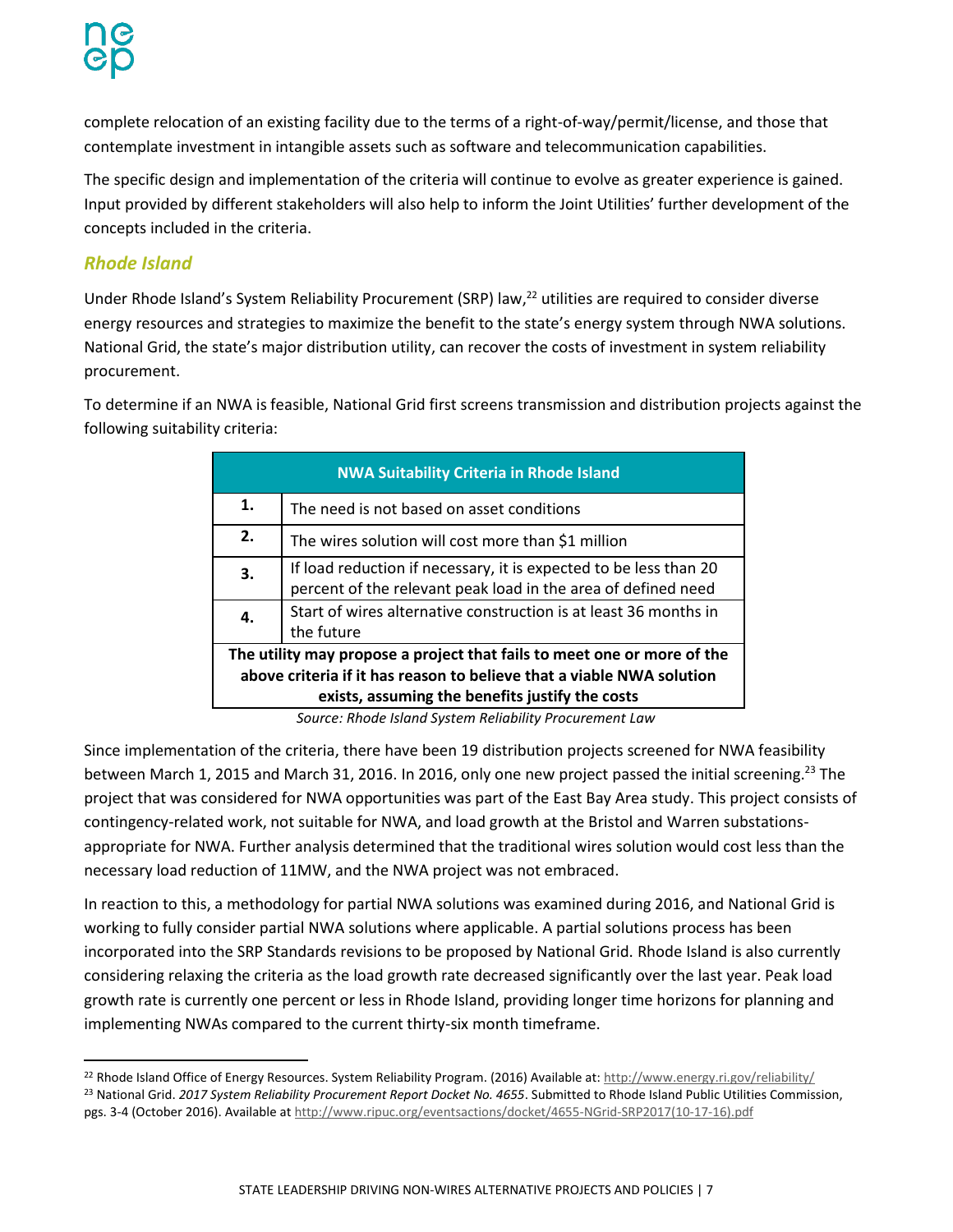$\overline{a}$ 

The state recently convened a working group—known as Systems Integration Rhode Island (SIRI)—to identify significant issues with respect to the future of Rhode Island's electric grid and develop recommendations, which are presented in a vision document.<sup>24</sup> Among other things, the 2016 vision document identifies gaps to NWA procurement through SRP. For instance, renewable energy and other NWA technologies with distribution benefits, such as conservation voltage reduction and volt/VAR optimization, are deployed through processes that are not clearly linked to SRP. There are also technologies such as EVs, storage, and time-varying rates, that might contribute to SRP planning, but do not have existing utility or state processes. The vision document also notes that while National Grid can recover cost of NWA projects, they are not incentivized to do so on an equal footing with traditional capital investments.

Building on the work of the SIRI Vision Document, the Rhode Island Public Utility Commission opened an Investigation into the changing distribution system meant to develop a single set of metrics for costs and benefits across all distribution system investments.<sup>25</sup> The PUC has embraced a broad stakeholder engagement strategy within the investigation, with a professional facilitator and subject matter experts.

Early insights from the stakeholder-driven process indicate a move from legacy cost-effectiveness testing for energy efficiency toward an all-encompassing process known as dynamic portfolio optimization, where distribution system investments are optimized across all possible DERs and policy resources as a core component of system planning. The charts below, excerpted from a memorandum published during the stakeholder process, may provide further insights into what the preliminary dynamic portfolio optimization process may encompass.<sup>26</sup>

<sup>&</sup>lt;sup>24</sup>Sedano, R., Musher, D., Systems Integration Rhode Island Vision Document Developed under the Coordination of the Rhode Island Office of Energy Resources, Regulatory Assistance Projects, pgs. 15-16, (January 2016), Available at:

[http://www.energy.ri.gov/documents/siri/Systems%20Integration%20Rhode%20Island%20Vision%20Document%20January%202016%20](http://www.energy.ri.gov/documents/siri/Systems%20Integration%20Rhode%20Island%20Vision%20Document%20January%202016%20FINAL.pdf) [FINAL.pdf](http://www.energy.ri.gov/documents/siri/Systems%20Integration%20Rhode%20Island%20Vision%20Document%20January%202016%20FINAL.pdf)

<sup>25</sup> *See Generally*, Rhode Island Public Utility Commission. Docket No. 4600. Recommendations for a Docket to Investigate the Changing Distribution System (March 2016) Available at[: http://www.ripuc.org/eventsactions/docket/4600-PUC-Recommendation\\_3-1-16.pdf](http://www.ripuc.org/eventsactions/docket/4600-PUC-Recommendation_3-1-16.pdf)

<sup>&</sup>lt;sup>26</sup> Wolf, T and Kallay, J, Synapse Energy Economics. Docket 4600. Cost-Effectiveness Roadmap Draft- For Discussion Purposes. Page 3-6. (November 2016) Available at[: http://www.raabassociates.org/Articles/Synapse-Memo-RI-CE-Roadmap-11-17.docx](http://www.raabassociates.org/Articles/Synapse-Memo-RI-CE-Roadmap-11-17.docx)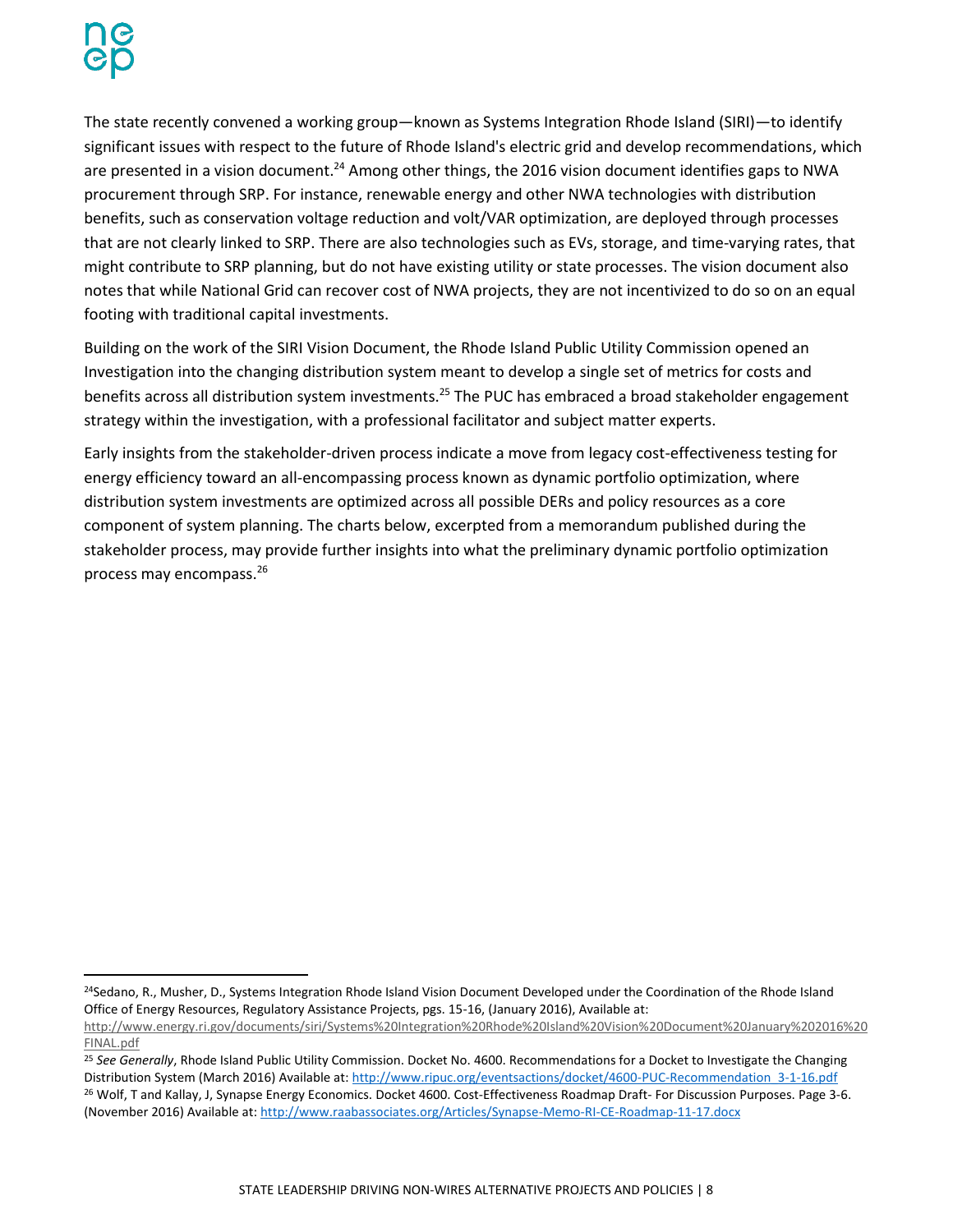

**Cost-Effectiveness of Multiple Resources: Benefit-Cost Ratios**





**Cost-Effectiveness of Multiple Resources: Costs per MWh**

*Source: Synapse Memo to Docket 4600 Stakeholders*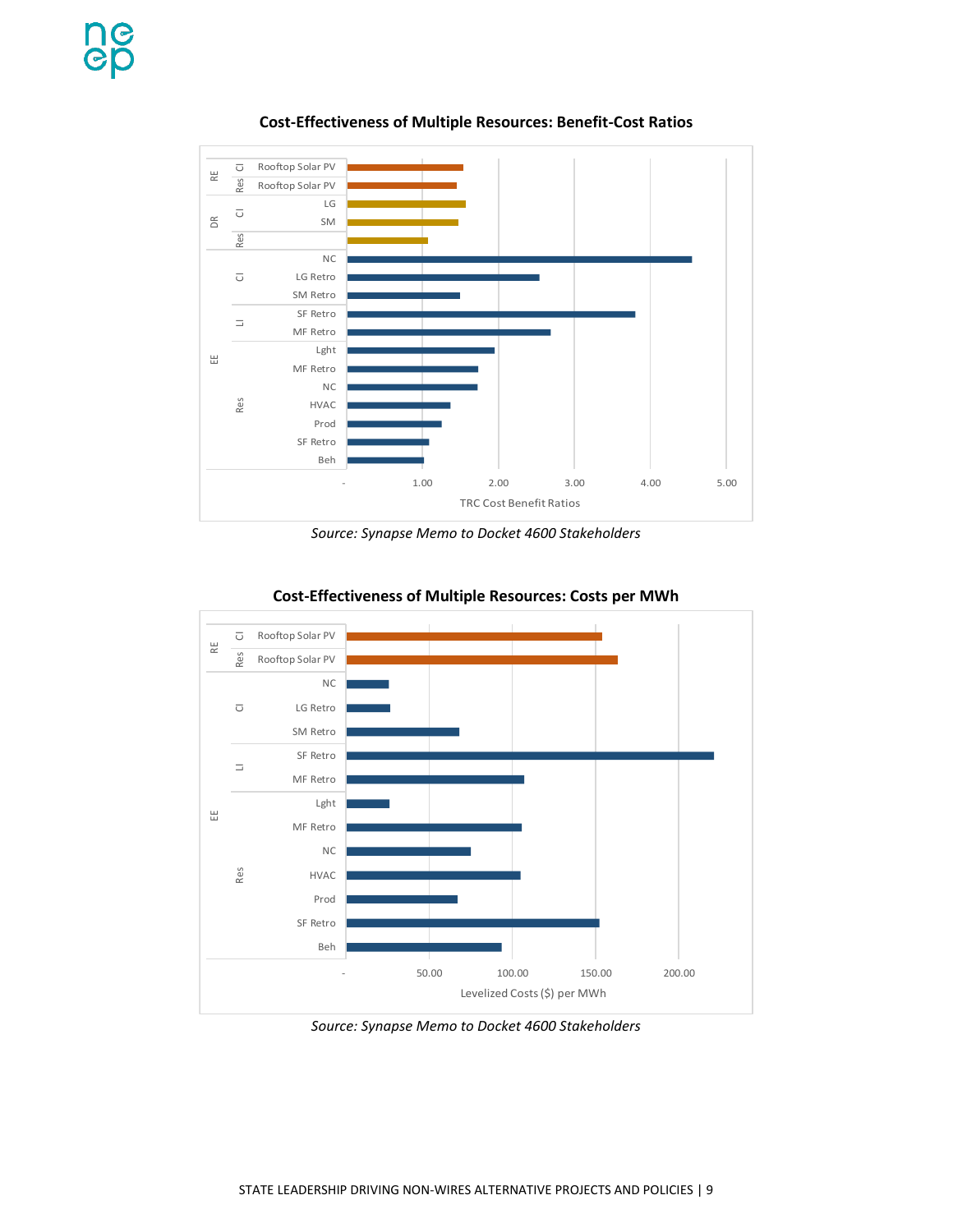# <span id="page-12-0"></span>**Update on Recent and Ongoing Projects**

A growing number of jurisdictions have begun to use NWA solutions to cost-effectively defer new investments in transmission and distribution system infrastructure. More than two dozen NWA projects are in some stage of planning or procurement in the NEEP region. Provided below is an update on five significant projects within the Northeast and Mid-Atlantic states.

#### <span id="page-12-1"></span>*Massachusetts Nantucket Project*

In Massachusetts, National Grid had proposed an NWA project for the Nantucket Island in early 2016 that was meant to defer laying a third cable to the island for purposes of reliability during extreme events and summer peak load.<sup>27</sup> The goals of the NWA project were: (1) to create economic, comfort-related and environmental benefits for customers through enhanced installation of energy efficiency, new technology adoption; (2) to minimize use of diesel generation as contingency support should one of the undersea cables fail; and (3) to defer the construction of a third undersea cable. In order to achieve these goals, The Dunksy Energy Consulting Group suggested the use of a localized option value and de-averaged T&D avoided costs methodology in place of the uniform, system-wide cost-effectiveness methodology traditionally used by National Grid.<sup>28</sup> The Dunsky method captures the local benefits of the capital investment deferral or delay of NWA by accounting for the localized load growth and investment schedule in a constrained area. The figure below is excerpted from Dunksy's proposal, and provides an overview of the proposed cost-effectiveness elements.<sup>29</sup>



#### **Dunksy's Cost-Effectiveness Methodology, Proposed on behalf of National Grid**

*Source: Dunksy Energy Consulting's Cost-Effectiveness Methodology on a Local Scale*

 $\overline{a}$ 

<sup>27</sup> Liazos, M. *D.P.U. 16-06 – Petition of Massachusetts Electric Company and Nantucket Electric Company d/b/a National Grid for Approval of Non-Wires Alternative Pilot, and of Non-Wires Alternative Provision*. National Grid. Pg. 4. (January 2016), Available at: [http://www.ackenergy.org/uploads/3/4/9/7/3497858/16-06\\_nwa\\_pilot\\_filing\\_\\_1-11-16\\_.pdf](http://www.ackenergy.org/uploads/3/4/9/7/3497858/16-06_nwa_pilot_filing__1-11-16_.pdf)

<sup>28</sup> Boulanger, F. *Geo-Targeted DSM- Cost Effectiveness Methodology on a Local Scale, Redacted Version*. Dunksky Energy Consulting. Pgs.17-19. (September 2015) Available at: [http://www.dunsky.com/wp-content/uploads/2016/09/NGrid-Geo-Targeted-DSM-Final-](http://www.dunsky.com/wp-content/uploads/2016/09/NGrid-Geo-Targeted-DSM-Final-Redacted.pdf)[Redacted.pdf](http://www.dunsky.com/wp-content/uploads/2016/09/NGrid-Geo-Targeted-DSM-Final-Redacted.pdf)

<sup>29</sup> *id*. at page 16.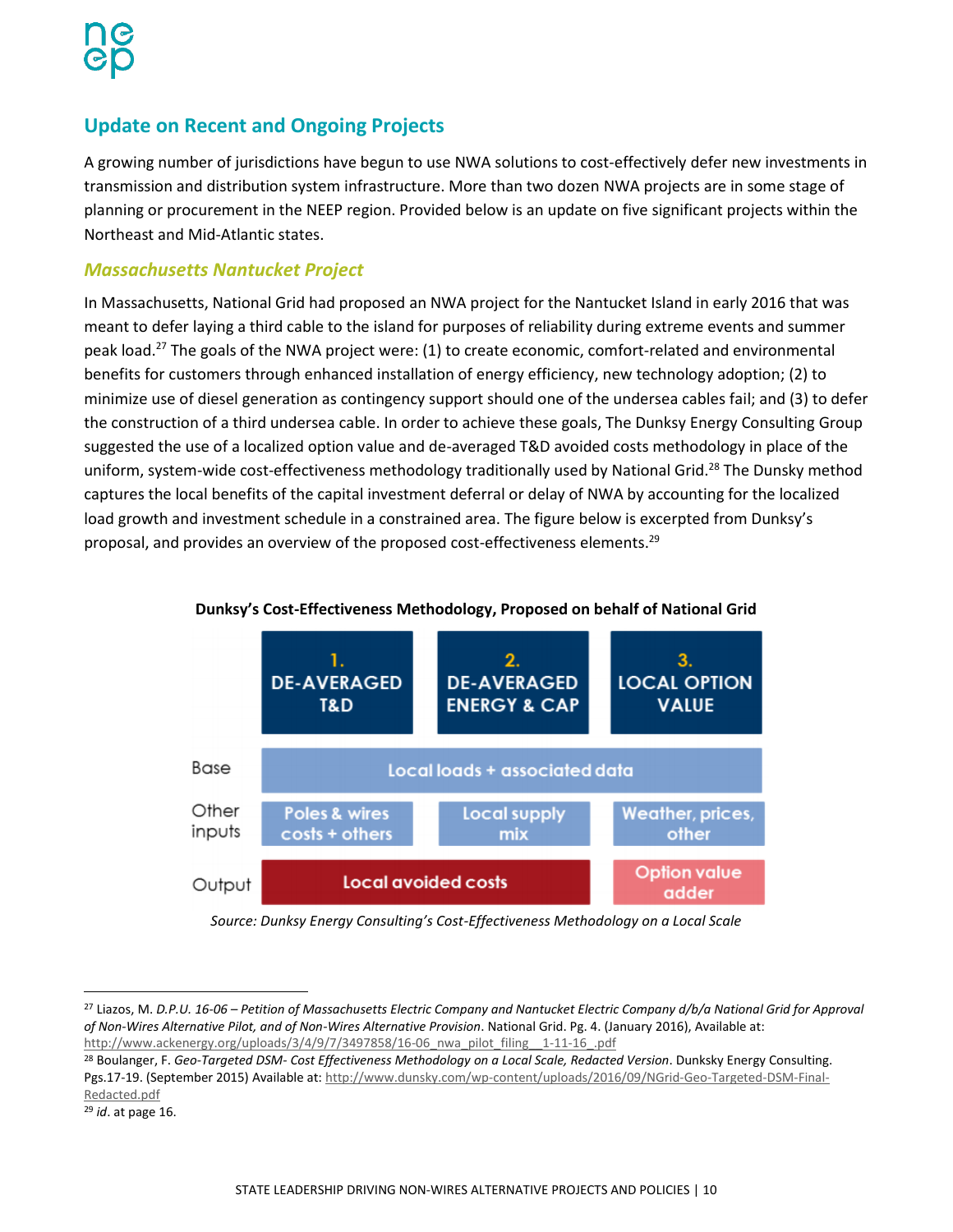While the methods proposed by the Dunsky report may identify greater benefits than those associated with traditional screening processes, National Grid didn't entirely incorporate them into their proposal. Additionally, the utility filed a motion to withdraw petition in August 2016 and the project was cancelled when an error in the discount rate of the undersea cable investment rendered the NWA project no longer cost-effective.<sup>30</sup>

# <span id="page-13-0"></span>*Maine Boothbay Project*

The Boothbay Pilot was successful in overcoming barriers to the broad adoption of non-transmission alternatives (NTA) technologies and equipment. A critical challenge to least-cost system planning in Boothbay was the seasonality of many regional businesses. This project included energy efficient commercial lighting, energy storage, and rooftop solar PV systems, which helped to mitigate the impacts of seasonal businesses. Through testing and monitoring the performance of these technologies, the project is demonstrating the ability of the technologies to provide reliability benefits. The project also addresses interconnection barriers of distributed generation resources to the grid. This is because certain NTA resources, such as battery storage systems, are dispatched during maximum load conditions on the circuit, which enables the circuit to handle a higher generation output without creating a reverse power-flow.

An interim report on the project was released in January 2016, $31$  with the final report due in early 2017. As for the result of the project, 1.8 kW of non-transmission alternatives (NTAs) were deployed between late 2013 and early 2015. This included the first large-scale, 500 kW, battery storage unit in Maine, a 500 kW diesel fueled back-up generator, 243 kW of efficient lighting and air conditioning, 308 kW of solar PV, 224 kW of peak load shifting, and 29 kW of demand response units.

GridSolar, the manager of the Booth Bay project, has a total NTA resource portfolio of 1,804.68 kW of nameplate capacity with an effective capacity rating of 1,676.84 kW. The pilot was initially approved as a threeyear demonstration project, with an option to extent to 10 years. In the interim report, GridSolar recommended the Commission extend the pilot to 10 years. The Boothbay Pilot Extension was approved for a one year extension during summer 2016.

#### <span id="page-13-1"></span>*Rhode Island's Tiverton/Little Compton Pilot*

DemandLink, the system reliability procurement pilot, in Tiverton and Little Compton was designed by National Grid to test whether geographically-targeted energy efficiency and demand response could defer the need for a new substation feeder to serve 5200 customers (80 percent residential, the remainder small businesses) in the two municipalities. The pilot began in 2012 with the objective of deferring a \$2.9 million feeder project for at least four years (i.e. from an initial estimated need date of 2014 until at least 2018).The pilot's focus in 2016 has been on varying the marketing tactics from those used in the past in order to refresh the message and engage new participants.

National Grid recently released its 2017 System Reliability Procurement Report,<sup>32</sup> which discusses the project to date and future expectations. Since 2017 is the final year of the pilot's planned lifecycle, the utility has

<sup>31</sup> GridSolar, Final Report- Boothbay Sub-Region Smart Grid Reliability Pilot Project, Docket No. 2011-138, pgs. 5-7, 44-45 (January 2016), Available at[: http://www.neep.org/sites/default/files/resources/FINAL\\_Boothbay%20Pilot%20Report\\_20160119.pdf](http://www.neep.org/sites/default/files/resources/FINAL_Boothbay%20Pilot%20Report_20160119.pdf)

<sup>32</sup> National Grid. *2017 System Reliability Procurement Report.* Docket No. 4655. Page 17-20. (October 2016) Available at [http://www.ripuc.org/eventsactions/docket/4655-NGrid-SRP2017\(10-17-16\).pdf](http://www.ripuc.org/eventsactions/docket/4655-NGrid-SRP2017(10-17-16).pdf)

<sup>30</sup> Crowe, P. *Motion to Withdraw Petition*. National Grid. (August 2016), Available at:

[http://web1.env.state.ma.us/DPU/FileRoomAPI/api/Attachments/Get/?path=16-06%2fMotion\\_Withdraw\\_Petition\\_81816.pdf](http://web1.env.state.ma.us/DPU/FileRoomAPI/api/Attachments/Get/?path=16-06%2fMotion_Withdraw_Petition_81816.pdf)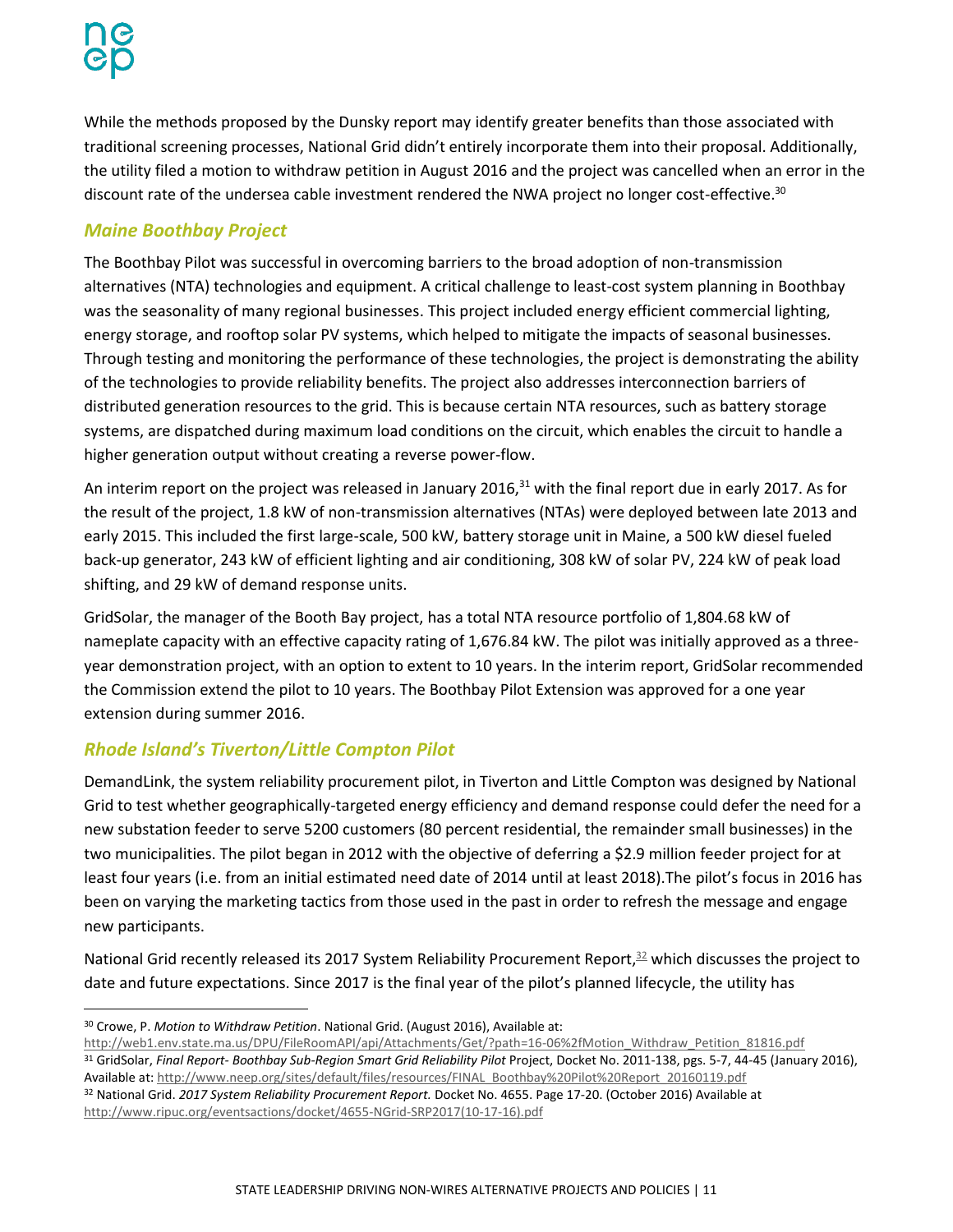$\overline{a}$ 

determined that approximately 330kW are needed to reach the goal of one MW by the end of 2017. To reach this goal, incentives for Wi-Fi thermostats, heat pump water heaters, window AC purchases, and recycling will continue. In addition, there will be marketing to encourage customers to complete an EnergyWise or Small Business Direct Install (SBDI) energy assessment.

A major change for 2017 is the implementation of automatic meter reading (AMR),<sup>33</sup> coupled with time-of-use rates. Customers will still be billed on the basic service rate, but will receive a shadow bill as an informational tool to show customers the cost of energy at varying times of use and to encourage them to shift their usage to off-peak. A second major change for 2017 is the plan to release a Request for Proposals (RFP) to identify costeffective market-based solutions to help reach the 330 kW target. This represents a shift in the approach taken by National Grid, which now more closely resembles the RFP-based approached that has become popular in the region.

Appendix 3 of the report presents the table below of the 2017 SRP Benefit Cost Analysis.<sup>34</sup> National Grid modeled the Tiverton/Little Compton pilot using the standard total resource cost test with the exception of the distribution benefit. With that benefit, they excluded the value used from the regional avoided cost study and replaced it with the annualized benefit of pushing the feeder investment out for each of four years.

| Table S-2<br><b>System Reliability Procurement - Tiverton/Little Compton</b><br><b>Summary of Cost Effectiveness (\$000)</b> |                                                         |           |           |           |         |           |           |
|------------------------------------------------------------------------------------------------------------------------------|---------------------------------------------------------|-----------|-----------|-----------|---------|-----------|-----------|
|                                                                                                                              | 2014<br>2015<br>2013<br>2016<br>2017<br>2012<br>Overall |           |           |           |         |           |           |
| <b>Benefits</b>                                                                                                              | \$358.0                                                 | \$1,325.4 | \$1,033.3 | \$1,281.1 | \$831.2 | \$1,412.4 | \$6,241.4 |
| Focused Energy Efficiency Benefits'                                                                                          | \$248.0                                                 | \$1,015.1 | \$716.7   | \$1,024.8 | \$591.0 | \$595.9   | \$4,191.4 |
| <b>SRP Energy Efficiency Benefits</b>                                                                                        | \$110.1                                                 | \$310.4   | \$136.8   | \$78.0    | \$75.6  | \$656.0   | \$1,366.7 |
| Demand Reduction Benefits <sup>3</sup>                                                                                       | \$0.0                                                   | \$0.0     | \$5.6     | \$6.8     | \$5.3   | \$12.3    | \$30.0    |
| Deferral Benefits <sup>4</sup>                                                                                               | \$0.0                                                   | \$0.0     | \$174.2   | \$171.5   | \$159.4 | \$148.2   | \$653.3   |
| <b>Costs</b>                                                                                                                 | \$133.4                                                 | S672.4    | \$569.3   | \$1,029.4 | S989.7  | \$1,349.4 | \$4,743.8 |
| Focused Energy Efficiency Costs <sup>3</sup>                                                                                 | \$46.6                                                  | \$331.1   | \$195.8   | \$529.3   | \$579.1 | \$949.1   | \$2,631.0 |
| System Reliability Procurement Costs <sup>6,7</sup>                                                                          | \$86.8                                                  | \$341.3   | \$373.5   | \$500.2   | \$410.7 | \$400.3   | \$2,112.8 |
| <b>Benefit/Cost Ratio</b>                                                                                                    | 2.68                                                    | 1.97      | 1.81      | 1.24      | 0.84    | 1.05      | 1.32      |

#### Appendix 3 - 2017 SRP Benefit Cost Analysis Tables

*Source: National Grid 2017 System Reliability Procurement Plan*

#### *New York PSEG Long Island Utility 2.0 Projects*

PSEG Long Island has planned several 'Utility 2.0' projects on Long Island that propose NWAs using energy efficiency, customer management of electricity use, and peak load reduction.<sup>35</sup> PSEG Long Island plans to issue

<sup>33</sup> New York City Environmental Protection. *About Automated Meter Reading (AMR).* (2016) Available at: [http://www.nyc.gov/html/dep/html/customer\\_services/amr\\_about.shtml](http://www.nyc.gov/html/dep/html/customer_services/amr_about.shtml)

<sup>34</sup> National Grid. *2017 System Reliability Procurement Report.* Docket No. 4655. Appendix 3. Page 46. (October 2016) Available at [http://www.ripuc.org/eventsactions/docket/4655-NGrid-SRP2017\(10-17-16\).pdf](http://www.ripuc.org/eventsactions/docket/4655-NGrid-SRP2017(10-17-16).pdf)

<sup>35</sup>PSEG Long Island. *Utility 2.0 Long Range Plan 2015 Annual Update*. Page. 6-8. (December 2015), Available at: [https://www.google.com/url?sa=t&rct=j&q=&esrc=s&source=web&cd=2&cad=rja&uact=8&ved=0ahUKEwikjsrhr\\_bQAhWMIsAKHSACBxg](https://www.google.com/url?sa=t&rct=j&q=&esrc=s&source=web&cd=2&cad=rja&uact=8&ved=0ahUKEwikjsrhr_bQAhWMIsAKHSACBxgQFggjMAE&url=http%3A%2F%2Fdocuments.dps.ny.gov%2Fpublic%2FCommon%2FViewDoc.aspx%3FDocRefId%3D%257B49565FC8-538A-43F5-B854-D6C442FF9223%257D&usg=AFQjCNGh7I640YGz1-4J3wS29O8ttgd5KQ&sig2=cKSmhBik7Y0zuZf3kntWew)

[QFggjMAE&url=http%3A%2F%2Fdocuments.dps.ny.gov%2Fpublic%2FCommon%2FViewDoc.aspx%3FDocRefId%3D%257B49565FC8-](https://www.google.com/url?sa=t&rct=j&q=&esrc=s&source=web&cd=2&cad=rja&uact=8&ved=0ahUKEwikjsrhr_bQAhWMIsAKHSACBxgQFggjMAE&url=http%3A%2F%2Fdocuments.dps.ny.gov%2Fpublic%2FCommon%2FViewDoc.aspx%3FDocRefId%3D%257B49565FC8-538A-43F5-B854-D6C442FF9223%257D&usg=AFQjCNGh7I640YGz1-4J3wS29O8ttgd5KQ&sig2=cKSmhBik7Y0zuZf3kntWew)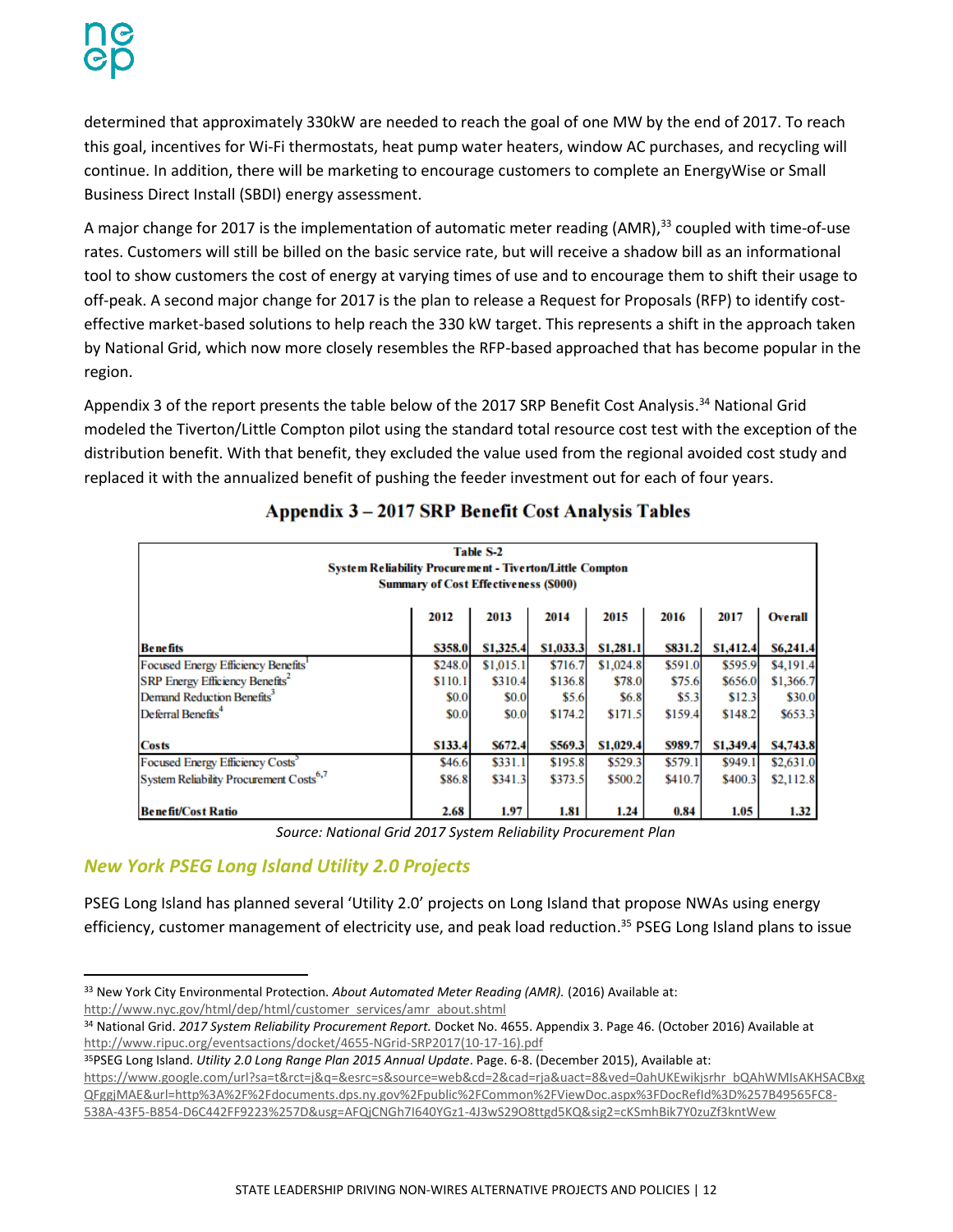several RFPs from competitive companies in order to reduce stress on systems in South Fork, Far Rockaway, Glenwood and other areas.

The South Fork Supply and Load Relief project is intended to defer new transmission needed on the South Fork until the year 2022 and to defer transmission needed east of the Buell substation until 2030. To achieve the planned deferral of transmission lines, PSEG Long Island has forecasted that 63 MWs of peak load capacity resources are required to be installed between 2017 and 2019. PSEG Long Island will begin issuance of contracts between quarter four of 2016 and quarter three of 2017.

PSEG Long Island will develop, own, and operate a five MW/25 MWh battery storage system to facilitate significant additions of renewables and to enhance power quality, grid reliability, and resilience across the vulnerable grid area in the East End of the South Fork.

In 2015 PSEG Long Island determined that between 300 and 400 MWs of resources are needed in total for Glenwood and Far Rockaway load pockets in order to defer additional transmission infrastructure by December 2020.<sup>36</sup> A Western Nassau RFP was released in January 2016.<sup>37</sup> The eligible resources for RFP bids include: demand reduction, energy efficiency, battery storage, CHP, fuel cells, renewable generation, peaking generation, cycling generation, and base load generation.

### <span id="page-15-0"></span>*New York's Brooklyn Queens Demand Management Project (BQDM)*

Con Edison has one of the most highly-publicized NWA projects. In 2013, Brooklyn and Queens began to experience increased customer electric demand, which began to overload the capabilities of the subtransmission feeders that serve the Brownsville No. 1 and 2 substations. The BQDM program is designed to address the overload by reducing load 69 MW by summer 2018. To achieve this goal, 52 MW of the reduction will be attained through a combination of nontraditional utility-side and customer-side solutions and 17 MW by using traditional utility infrastructure investment.

Con Edison has created an implementation plan that serves as an annual update on the BQDM program $^{38}$ . This plan functions as a "living" document and is updated to provide information on working components and timing of the program. In addition, Con Edison files quarterly reports with the Commission on program activities and expenditures. 39

Con Edison maintains an open Request for Information (RFI) seeking information and proposals for customerside and utility-side non-traditional solutions for the BQDM program. By keeping the RFI open, the opportunity to receive potential solutions is on-going and Con Edison can adjust according to new technologies and market participants throughout the lifetime of the program.

Con Edison has embraced two adder-based initiatives that provide extra incentives for already successful programs. The Small Business Direct Install Adder initiative is expected to result in an additional BQDM peak

 $\overline{a}$ 

<sup>36</sup> *id*. at page 8.

<sup>&</sup>lt;sup>37</sup> PSEG Long Island. Request for Proposals for Western Nassau Resources. (January 2016) Available at: [http://www.psegliwnrfp.com/Western\\_Nassau\\_RFP\\_05\\_05\\_16\\_Addendum\\_4\\_Clean.pdf](http://www.psegliwnrfp.com/Western_Nassau_RFP_05_05_16_Addendum_4_Clean.pdf)

<sup>38</sup> Elcock, G., *Brooklyn Queens Demand Management Program Implementation and Outreach Plan,* Consolidated Edison Company of New York, Inc, Pgs. 3-4,6,14-16,19-23, (January 2-16), Available at: [https://assets.documentcloud.org/documents/2782996/BQDM-Update-1-](https://assets.documentcloud.org/documents/2782996/BQDM-Update-1-2016.pdf) [2016.pdf](https://assets.documentcloud.org/documents/2782996/BQDM-Update-1-2016.pdf)

<sup>&</sup>lt;sup>39</sup> ConEd, BQDM Quarterly Expenditures and Program Report, Q-3 2016, Consolidated Edison Company of New York, Inc., (2016), Available at[: http://documents.dps.ny.gov/public/Common/ViewDoc.aspx?DocRefId={0FF4D5C0-E411-462A-8901-92BE2279F9D4}](http://documents.dps.ny.gov/public/Common/ViewDoc.aspx?DocRefId=%7b0FF4D5C0-E411-462A-8901-92BE2279F9D4%7d)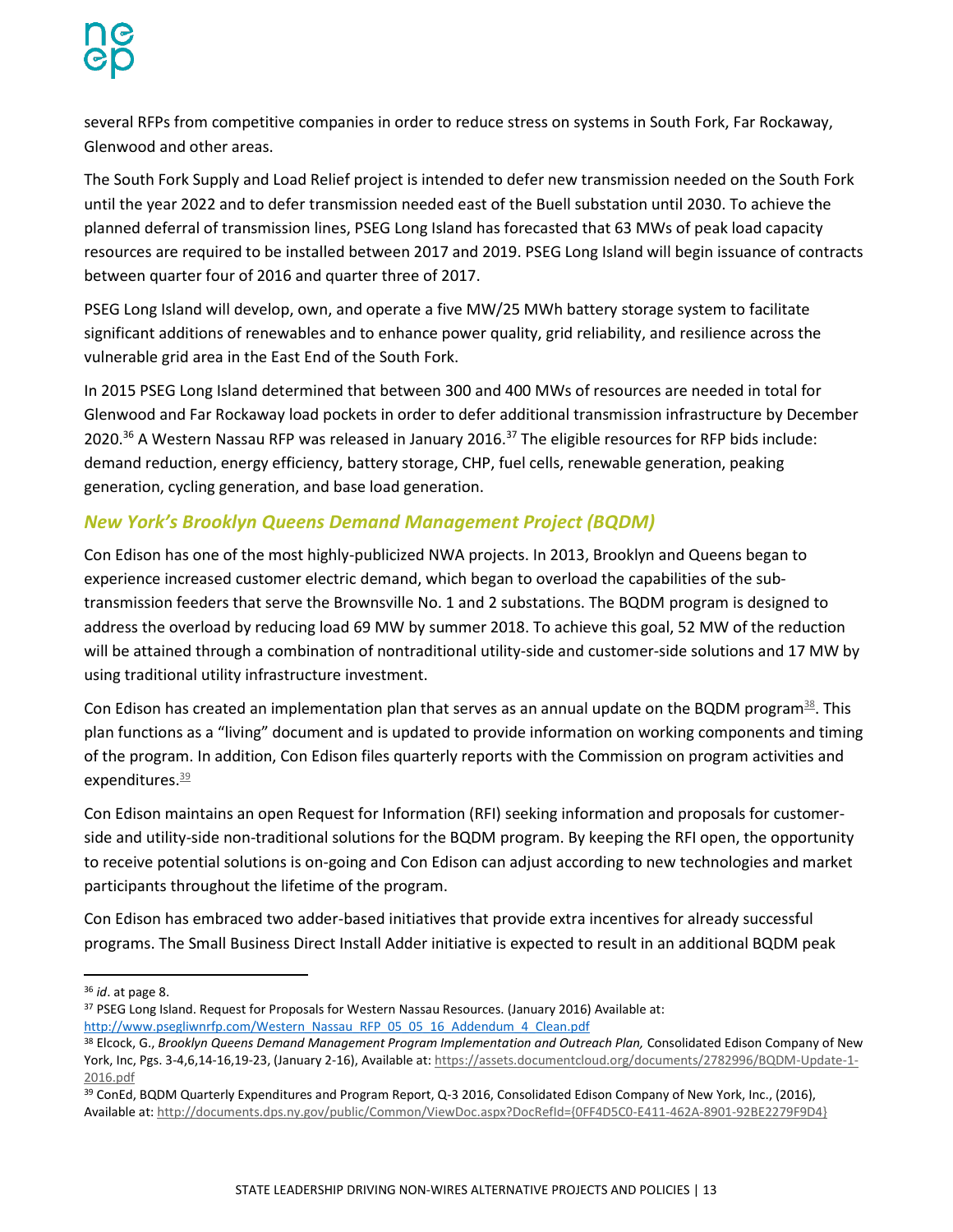hour load relief of approximately 2.2 MW, for a total of eight MW, installed by December 2016. The Multifamily Energy Efficiency Program Adder initiative is expected to result in a total peak hour load relief of 5.4 MW by December 2016.

Con Edison also expects to increase adoption of modular, off-the-shelf combined heat and power (CHP) systems that reduce baseload electric demand during summer around the BQDM peak hour. This initiative is anticipated to achieve up to five MW of peak load relief by summer 2018. CHP systems will be installed and commissioned May 2017 - May 2018, with the performance capability period during the summer 2017 and 2018.

Energy storage has also come into play. Con Edison has released a Request for Comment (RFC) to advance contracts for "shovel ready" battery storage projects to maximize customer-side load reduction opportunities for commercial properties within the BQDM area. Any battery projects within BQDM will need to prioritize and fulfill specific needs for the summer of 2017 and 2018. As for project size, Con Edison is funding energy storage projects that must have a minimum capacity/energy of 100kW/400kWh per installation and a total project size, including all storage, of at least four MWh. 40

### <span id="page-16-0"></span>**Latest Developments in New York**

In New York, the utilities are at varying stages of procuring DER through NWA solicitations. For example, Con Edison's BQDM project has finalized various solicitations to meet reliability needs for years 2016 through 2018. Other utilities have recently released NWA RFIs or RFPs, and each utility has discussed additional NWA opportunities in filings in compliance with the Track One Order and/or in their initial DSIP filings. The following tables showcase NWA projects in New York that are either proposed or in the procurement stage.

| <b>Proposed Projects for Potential NWA Solutions</b> |                                                    |                                                              |                     |                  |  |  |  |  |
|------------------------------------------------------|----------------------------------------------------|--------------------------------------------------------------|---------------------|------------------|--|--|--|--|
| Company                                              | Project                                            | <b>Description</b>                                           | <b>Status</b>       | <b>DSIP</b>      |  |  |  |  |
| <b>National Grid</b>                                 | Golah Avon line 217<br>and 216                     | Line reconductoring                                          |                     |                  |  |  |  |  |
|                                                      | <b>Buffalo Station 53</b><br>rebuild               | Asset condition and capacity<br>components                   | RFP to be           | Initial DSIP     |  |  |  |  |
|                                                      | <b>Gilbert Mills</b><br><b>Transformer Upgrade</b> | Replace the existing transformer<br>w/ a larger transformer  | issued late<br>2016 | National<br>Grid |  |  |  |  |
|                                                      | Stoner 52- Mohawk<br><b>Drive Conversion</b>       | This project is to relieve an<br>overloaded ratio bank       |                     |                  |  |  |  |  |
|                                                      | Brooklea Drive                                     | This project is to relieve an<br>overloaded ratio bank       |                     |                  |  |  |  |  |
|                                                      | Van Dyke Road Station                              | Improve capacity in the Town of<br>Bethlehem due to new load |                     |                  |  |  |  |  |

<sup>40</sup> Wood, E. NY Utilities Seek Energy Storage and Non-Wire Alternatives. Microgrid Knowledge. (March 2016), Available at: <https://microgridknowledge.com/energy-storage-and-non-wire-alternatives/>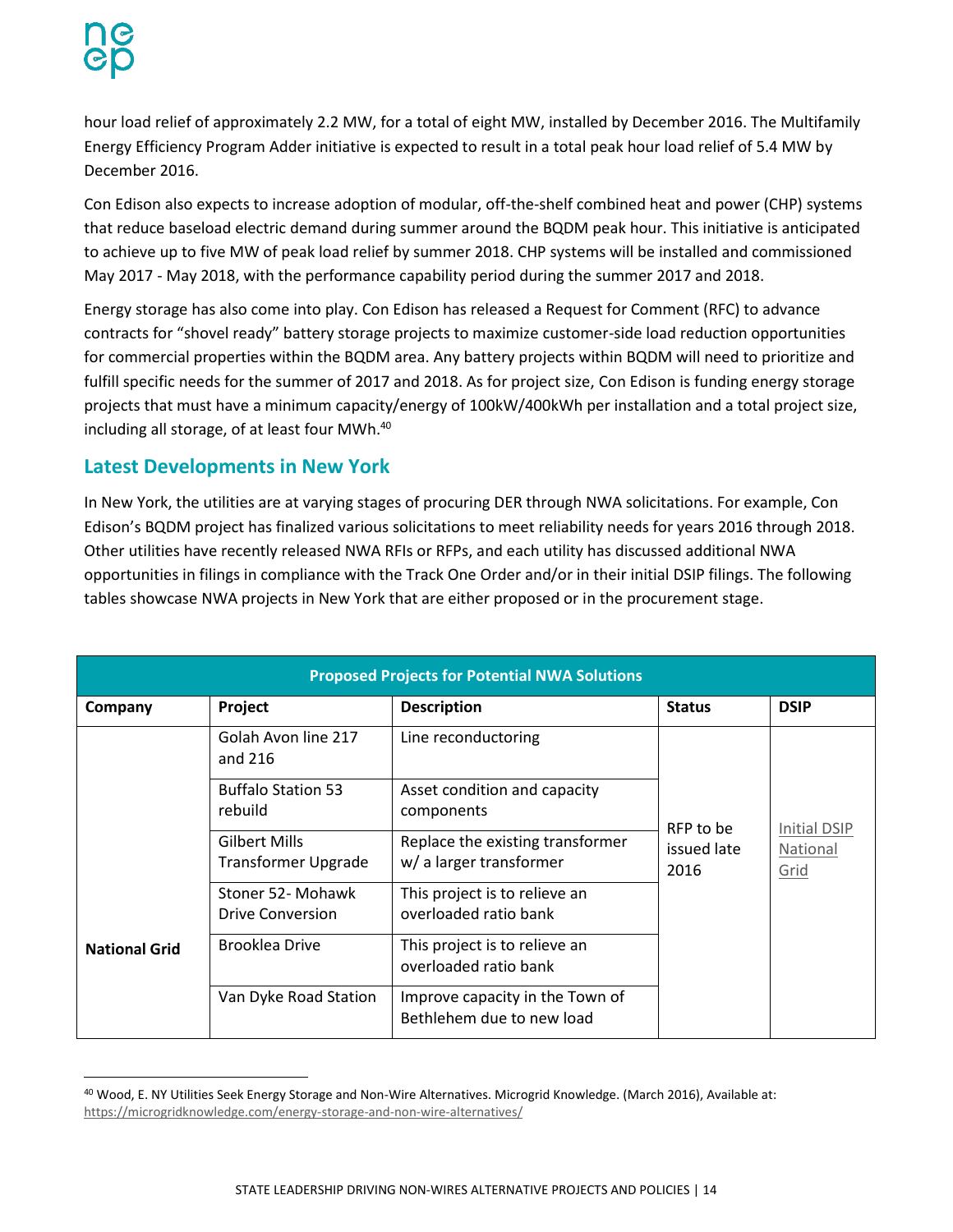|                       | Old Forge Area, NY                                                                                                                                                            | Address issues of reliability via<br>dispatchable assets                                                                               |                                      |                                   |  |
|-----------------------|-------------------------------------------------------------------------------------------------------------------------------------------------------------------------------|----------------------------------------------------------------------------------------------------------------------------------------|--------------------------------------|-----------------------------------|--|
| <b>Central Hudson</b> | <b>Extend Circuitry along</b><br><b>Rt. 17k</b>                                                                                                                               | Extend the 4025 circuit from<br>Governor's Drive to the<br>intersection of Rt. 17K and Rt. 300.                                        | Submitted<br>for budget<br>year 2017 | Initial DSIP<br>Central<br>Hudson |  |
|                       | <b>Maybrook Substation</b>                                                                                                                                                    | Maybrook upgrade will provide<br>capacity relief to the Coldenham<br>Substation                                                        | Permitting<br>and design<br>phase    |                                   |  |
|                       | <b>Glendale Area Station</b>                                                                                                                                                  | Installs a new transformer for 60<br>MW load transfer                                                                                  |                                      |                                   |  |
|                       | West 65th St. No. 1                                                                                                                                                           | Upgrading synchronous bus<br><b>NWA</b><br>sections or installing cooling for<br>candidates<br>both synchronous busses<br>under review |                                      | <b>Initial DSIP</b><br>Con Edison |  |
|                       | <b>Glendale Load Transfer</b>                                                                                                                                                 | Transfer 60MW load from Brooklyn<br>to Queens                                                                                          |                                      |                                   |  |
| <b>Con Edison</b>     | <b>Flushing Crossing</b>                                                                                                                                                      | Addresses capacity constraints at<br>six feeder crossings                                                                              |                                      |                                   |  |
|                       | <b>Yorkville Crossing</b>                                                                                                                                                     | Two new crossing needed from<br><b>Bronx to Manhattan</b>                                                                              |                                      |                                   |  |
|                       | Penn Network Feeder<br>Relief                                                                                                                                                 | Additional reinforcement to<br>maintain reliability to customers                                                                       |                                      |                                   |  |
|                       | RG&E Station 117                                                                                                                                                              | Replace #1 transformer bank and<br>convert three circuits to 12Kv<br>Procurement                                                       |                                      |                                   |  |
|                       | RG&E Station 46                                                                                                                                                               | Replace #3 and #4 transformer<br>banks                                                                                                 | of NWA is in<br>the 2019-            | Initial DSIP<br>NYSEG &<br>RG&E   |  |
| NYSEG/RG&E            | <b>NYSEG Crafts</b>                                                                                                                                                           | Add second transformer and fourth<br>13.2kV feeder position                                                                            | 2021<br>timeframe                    |                                   |  |
|                       | <b>NYSEG Hilldale</b>                                                                                                                                                         | 115kV source, add transformer<br>bank, second 12kV distribution<br>feeder                                                              |                                      |                                   |  |
|                       | <b>NYSEG Holland</b>                                                                                                                                                          | Replace Transformer bank                                                                                                               |                                      |                                   |  |
|                       | <b>NYSEG Orchard Park</b>                                                                                                                                                     | Add a second transformer                                                                                                               |                                      |                                   |  |
|                       | <b>NYSEG West DavenPort</b><br>Substation                                                                                                                                     | Replace transformer                                                                                                                    |                                      |                                   |  |
| <b>O&amp;R</b>        | There were various projects evaluated for potential NWA solutions, but did<br>not prove adequate for NWA and must be constructed as a traditional<br>infrastructure solution. |                                                                                                                                        |                                      |                                   |  |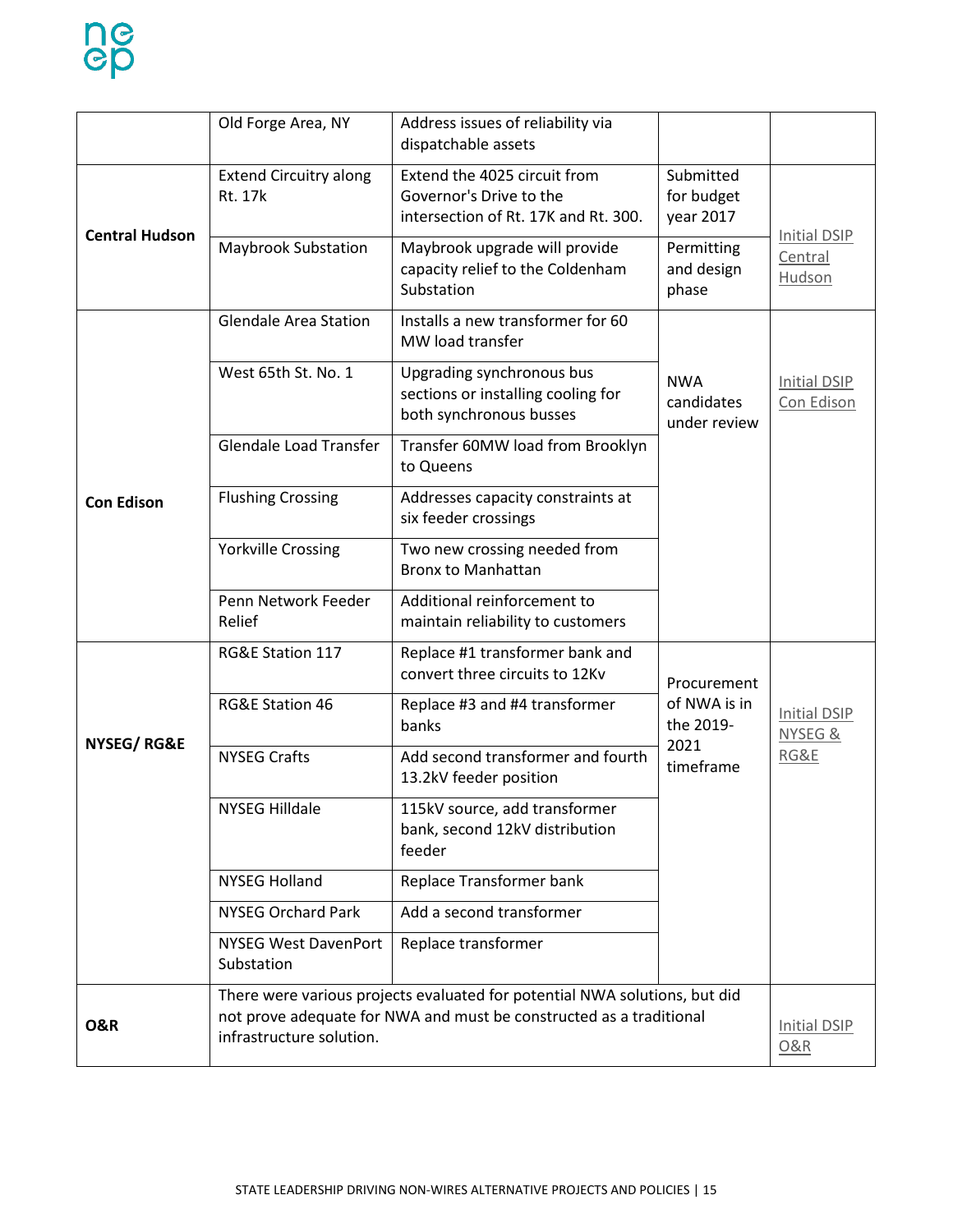l

| NWA Procurements To-Date in New York from the Joint Utilities DSIP <sup>41</sup> and PSEG Long Island |                                                                                   |                                               |                                                                                                     |                                                                                                                                                                                                                                     |  |  |  |  |
|-------------------------------------------------------------------------------------------------------|-----------------------------------------------------------------------------------|-----------------------------------------------|-----------------------------------------------------------------------------------------------------|-------------------------------------------------------------------------------------------------------------------------------------------------------------------------------------------------------------------------------------|--|--|--|--|
| Company                                                                                               | <b>NWAs</b>                                                                       | <b>Type</b>                                   | <b>Status</b>                                                                                       | <b>Notes</b>                                                                                                                                                                                                                        |  |  |  |  |
| NYSEG/RG&E                                                                                            | · Java Station<br>• Station 43                                                    | <b>RFP</b>                                    | • Technical Review<br>• Reviewing<br>responses                                                      | Identified seven additional potential<br>NWA projects in Initial DSIP filing<br>which warrant consideration for future<br><b>RFPs</b>                                                                                               |  |  |  |  |
| <b>Central Hudson</b>                                                                                 | • Northwest Area<br>• Philips Road<br>• Meritt Park<br>• Coldenham<br>• Ohioville | <b>RFP</b>                                    | • Implementation<br>• Implementation<br>• Implementation<br>· Under development<br>· Did not pursue | • Ohioville was included within the<br>initial NWA procurement, but was not<br>cost justified.<br>• Coldenham was identified in the DSIP<br>as a potential NWA that is currently<br>being evaluated.                                |  |  |  |  |
| <b>Con Edison</b>                                                                                     | <b>BrooklynQueens</b><br>Demand<br>Management<br>(BQDM)                           | RFI,<br>RFP,<br>RFC,<br>RFQ,<br>Auction       | Implementation                                                                                      | •Solicitations have led to executed<br>agreements and commitments to<br>pursue and implement customer<br>projects by the years 2017 and 2018.<br>· Identified nine additional potential<br>NWA opportunities in Initial DSIP filing |  |  |  |  |
| <b>National Grid</b>                                                                                  | · Baldwinsville<br>$\bullet$ Kenmore                                              | <b>RFP</b>                                    | • Reviewing<br>responses<br>• Implementation                                                        | Identified seven additional potential<br>NWA projects in Initial DSIP filing                                                                                                                                                        |  |  |  |  |
| <b>O&amp;R</b>                                                                                        | • Pomona<br>• Wurstboro<br>• Monsey<br>Substation                                 | <b>RFP</b>                                    | • Implementation<br>· Identified/early<br>stages<br>· Identified/early<br>stages                    | . Plans to issue subsequent RFPs for<br>solutions identified in the Pomona<br>portfolio development process.<br>• Released an expanded RFI due to<br>limited responses to the initial RFI.                                          |  |  |  |  |
| <b>PSEG Long</b><br><b>Island</b>                                                                     | •Far Rockaway<br>•South Fork<br>·Glenwood                                         | <b>RFP</b><br>Western<br>Nassau<br><b>RFP</b> | ·Issuance of contracts<br>•Reviewing responses<br>•Reviewing responses                              | • Several contracts to be released<br>through Q3 of 2017                                                                                                                                                                            |  |  |  |  |

<sup>41</sup> Joint Utilities. *Supplemental Distributed System Implementation Plan Case 16-M-0411.* RG&E, National Grid, O&R, NYSEG, Central Hudson, ConEdison, Pg. 112, (November 2016), Available at:

<http://documents.dps.ny.gov/public/Common/ViewDoc.aspx?DocRefId=%7b3A80BFC9-CBD4-4DFD-AE62-831271013816%7d>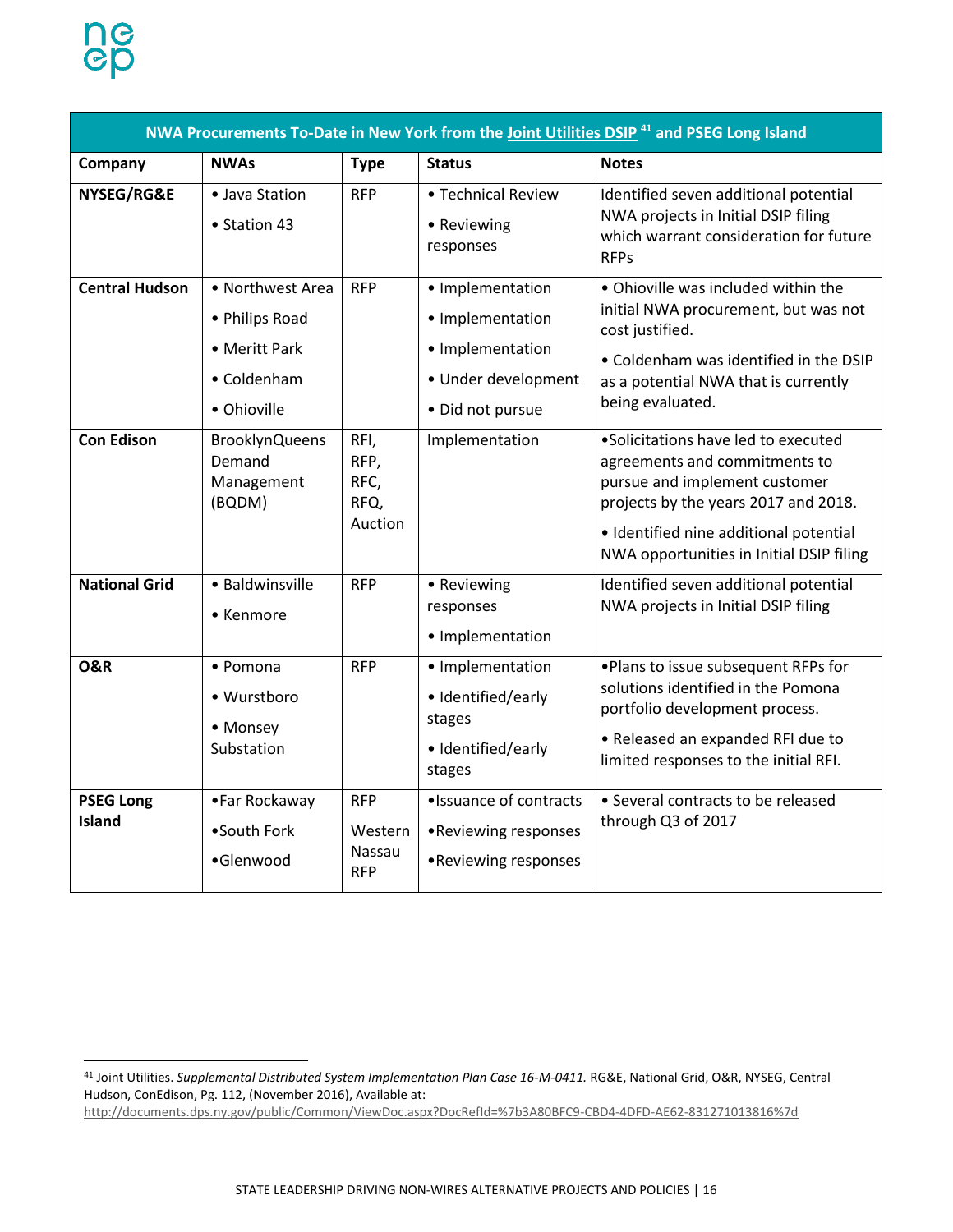# <span id="page-19-0"></span>**Conclusion**

Innovative change is taking place in the Northeast and Mid-Atlantic states through NWAs. The scope of initiatives recently undertaken by states within the region - either through policy or continued efforts on NWA projects - is vast and impressive. The ability of a non-wires alternative to reduce, defer, or eliminate a T&D infrastructure investment has been considered through suitability criteria, pilot projects, energy efficiency planning, and though the development of an NTA Coordinator position. There are many benefits that have been realized, such as localized avoided costs, which provides a granular picture of the benefits of NWA, as well as customer targeting, resource planning, and non-energy benefits.<sup>42</sup> As states realize the potential for NWA in their T&D planning, each state has taken initiative to evaluate the extent to which NWA solutions are applicable to projects within state plans, as well as to identify gaps and barriers that may prevent NWA procurement from taking off.

There are similarities as well as differences that can be seen in the region by evaluating the types of progress made within each state. For instance, in evaluating NWAs for the Tiverton/Little Compton pilot, National Grid uses the total resource cost (TRC) test, supplementing it with the additional benefits derived from the net present value of deferring the traditional asset investment. However, there is an even greater opportunity for NWA solicitation through localized cost-benefit evaluation, as was suggested within the Dunsky proposal, because more granular data can be evaluated to better understand the locational value of NWAs. This methodology can reflect the value of NWA and its ability to defer or delay capital T&D investments within a constrained area, but also has implications for system planning in general. Through best practices and gained experience, transparency across utilities and states will help to further facilitate the use, or consideration of NWA within the region.

New York, Rhode Island, and New Hampshire have well-defined suitability criteria. Rhode Island and New Hampshire criteria have been created by utilities within the state. National Grid and Liberty Utilities each have a criteria that they use to screen projects for NWA solutions. New York is creating a suitability criteria proposed by the Joint Utilities. This criteria will standardize the evaluation process across New York utilities and provide a reliable method for sharing NWA solutions. A noteworthy difference from the criteria developed by New York compared to Rhode Island and New Hampshire, is the inclusion of asset conditions. An asset condition includes work for a planned repair, replacement, or enhancement of existing infrastructure to maintain minimum safety and reliability performance. If the need for the project is based on asset conditions, neither Rhode Island nor New Hampshire will pursue an NWA solution, whereas New York considered it a project category applicable for NWA. In New York, NWA in this area must also include the repair or replacement of the assets that were driving the need for the project recommendation. Rhode Island and New Hampshire also require that the NWA solution should be less than 20 percent of the total load in the area of defined need. New Hampshire provides a 24 month timeframe for the wires solution, whereas Rhode Island provides 36 months. While New York has not defined these variables, time, project type and cost are the three main matrices within their suitability criteria. While there are differences across the established suitability criteria as to the type of project, timeframe, and cost, the overarching categories used to define the criteria are the same.

<sup>42</sup> Boulanger, F. *Geo-Targeted DSM- Cost Effectiveness Methodology on a Local Scale, Redacted Version*. Dunsky Energy Consulting. Pgs.7- 9. (September 2015) Available at:<http://www.dunsky.com/wp-content/uploads/2016/09/NGrid-Geo-Targeted-DSM-Final-Redacted.pdf>